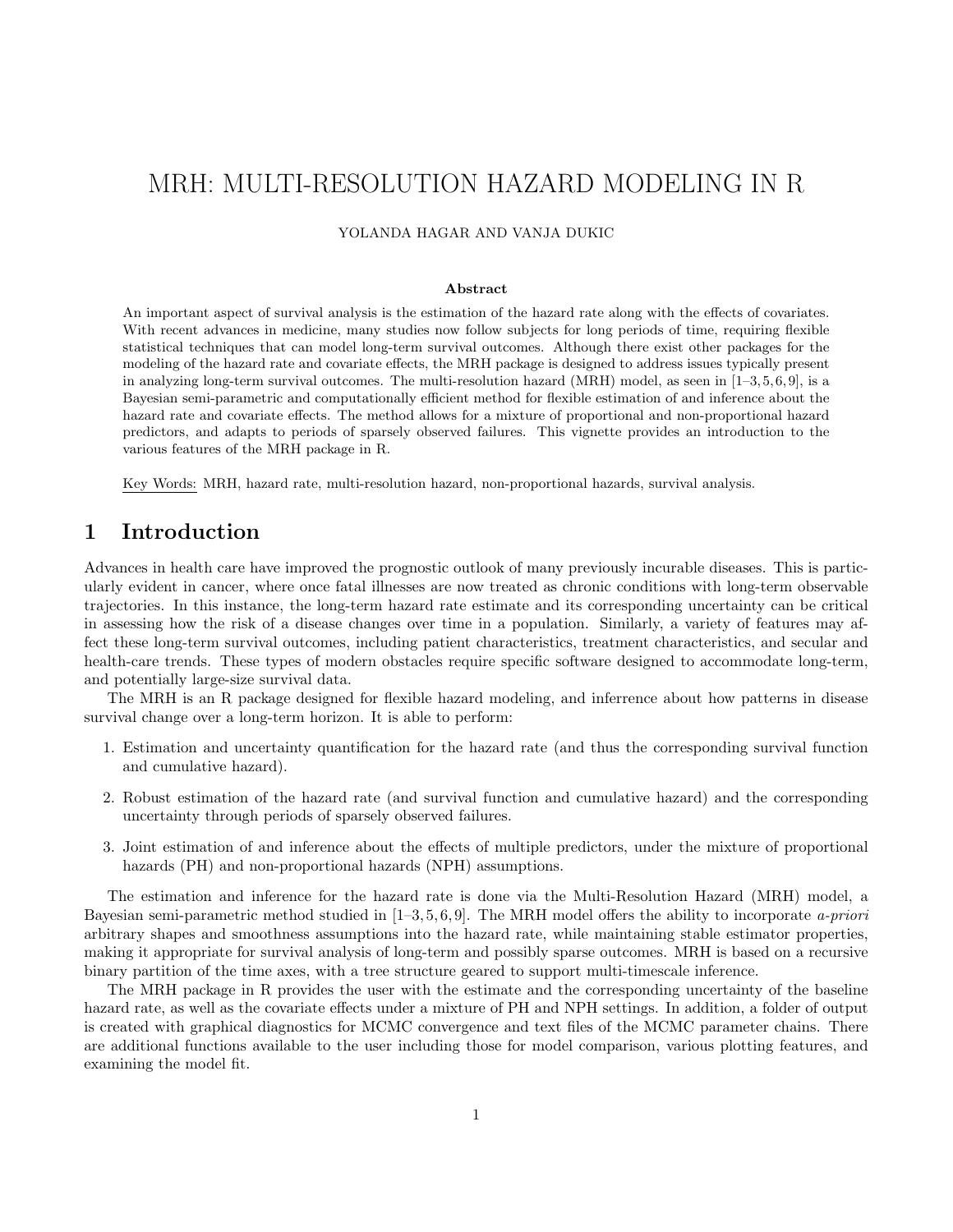

<span id="page-1-0"></span>Figure 1: The Kaplan-Meier curve of the survival rates for the three different treatment groups in the simulated ''MRHdata'' example. The graph indicates that the covariate should not be modeled under the proportional hazards assumption. Estimates for the Kaplan-Meier curves were made using the ''survfit" function in the survival package in R.

# 2 Example

For the purpose of illustrating all of the features of the MRH package, we have simulated a dataset designed to resemble a long-term cancer study. This data set has high rates of censoring and periods with sparsely observed failures. In addition, one of the covariates (treatment) does not follow a proportional hazards assumption. This dataset is named MRHdata and has been included as a part of the MRH package.

Each patient's failure time is affected by a treatment variable (a nominal variable with 3 levels, named treatment in the MRHdata dataset), as well as age (a continuous and standardized variable, named age in the MRHdata dataset), and gender (a binary variable, named gender in the MRHdata set). There are 1000 subjects in each treatment group  $(n = 3000$  total), and the treatment-specific hazard functions are non-proportional. The Kaplan-Meier curve of the survival rates for these three different treatment groups is shown in Figure [1,](#page-1-0) which was created using the survfit function in the survival package.

The simulated data set can be loaded into R as follows:

| # Read in the data set: |             |  |          |   |                             |                 |  |  |  |
|-------------------------|-------------|--|----------|---|-----------------------------|-----------------|--|--|--|
| data(MRHdata)           |             |  |          |   |                             |                 |  |  |  |
| MRHdata[1:5.]           |             |  |          |   |                             |                 |  |  |  |
|                         |             |  |          |   | time delta gender treatment | age             |  |  |  |
|                         | 1 2.665168  |  | 1        | Ω |                             | $0 - 0.8938726$ |  |  |  |
|                         | 2 32,000000 |  | $\Omega$ | 0 |                             | 0 0.8390768     |  |  |  |
|                         | 3 32,000000 |  | 0        | 0 |                             | $0 - 1.8786602$ |  |  |  |
|                         | 4 1.614175  |  | 1        | 0 |                             | $0 -2.3418080$  |  |  |  |
|                         | 5 32,000000 |  | ∩        |   |                             | 0.6862053       |  |  |  |
|                         |             |  |          |   |                             |                 |  |  |  |

In the MRHdata dataset, the time variable is the time from the inception of treatment to failure, and delta denotes the censoring variable, which equals '1' if the failure event is observed, and '0' if the failure time is censored. The gender variable is binary, with '0' for males and '1' for females.

As would be typical with long-term follow-up, the observed failure rates towards the end of the study period are low, and failure events are sparse. The percentage of subjects with observed failures after the study mid-point is about 11% (combined across all three treatment groups), and after the 3/4 study point is about 6.5%. The overall censoring rate is almost 80%. Details of the data set can be found in Table [1.](#page-2-0)

# 3 Fitting the MRH Model

Once the data set is loaded into R, there are two stages to fitting the MRH model. The first is to select the desired "time-resolution", i.e., the number of time intervals or "bins". The second is to fit the model with the desired subset and form of predictors.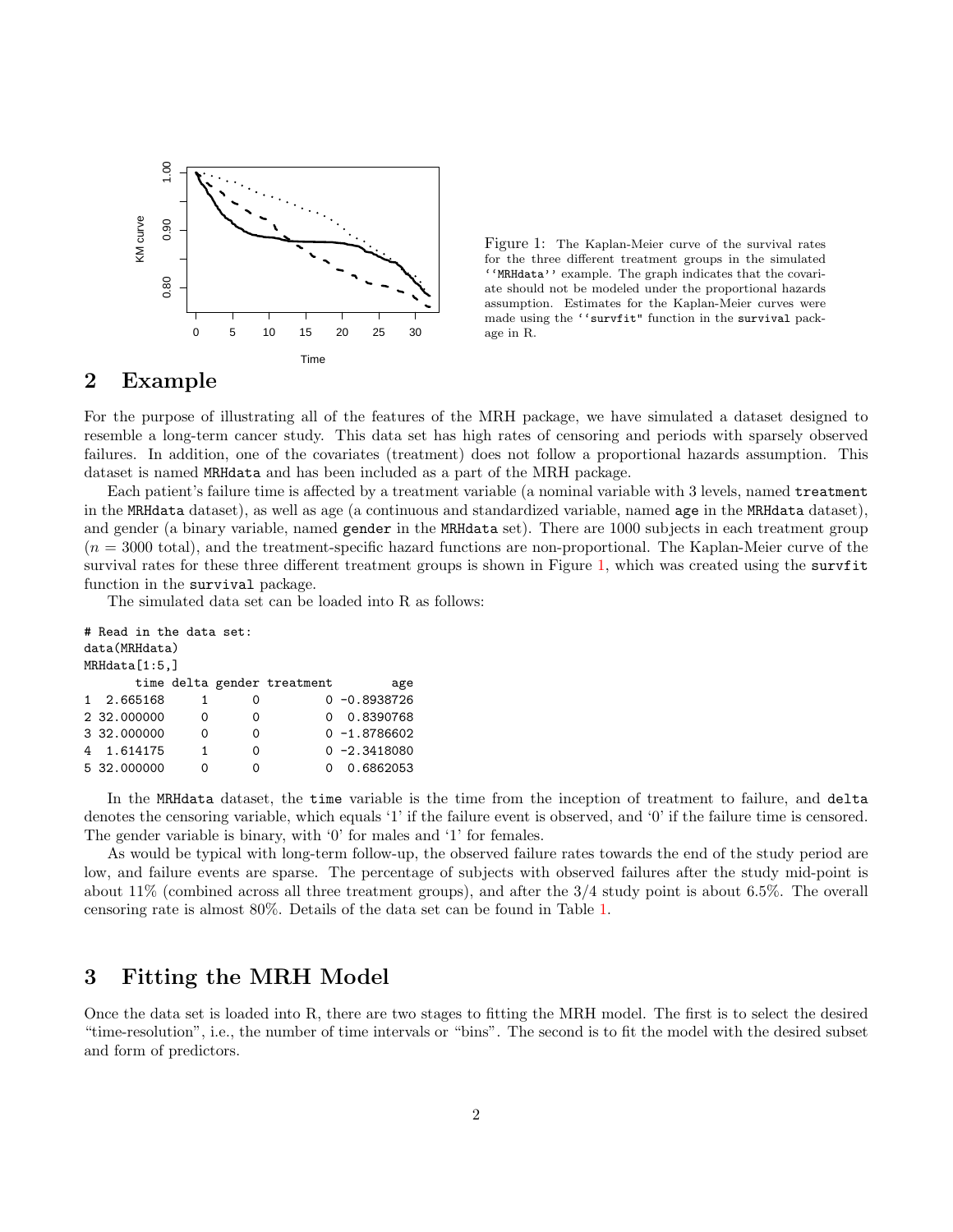|                          |        | All subjects |       | Treatment Type |       |          |            |          |                     | Censored |             |
|--------------------------|--------|--------------|-------|----------------|-------|----------|------------|----------|---------------------|----------|-------------|
|                          |        |              |       |                |       |          |            |          |                     |          |             |
|                          |        | N            | %     |                | V     |          | %          |          | $\%$                | N        | %           |
| Total number of subjects |        | 3000         | 33.33 | $1000\,$       | 33.33 | $1000\,$ | 33.33      | $1000\,$ | 33.33               | 2344     | 78.13       |
| Number censored          |        | 2344         | 78.13 | 786            | 26.20 | 767      | 25.57      | 791      | 26.37               |          |             |
| Gender                   | Male   | $1500\,$     | 50.00 | 500            | 16.67 | 500      | $16.67\,$  | 500      | 16.67               | 1116     | 37.20       |
|                          | Female | 1500         | 50.00 | 500            | 16.67 | 500      | 16.67      | 500      | 16.67               | 1228     | 40.93       |
|                          |        | Mean         | SD    | Mean           | SD    | Mean     | ${\rm SD}$ | Mean     | $\operatorname{SD}$ | Mean     | $_{\rm SD}$ |
| Age                      |        | 0.00         | 1.00  | $-0.02$        | 1.00  | 0.01     | 0.99       | 0.01     | 1.01                | $-0.06$  | 0.99        |
| Time to failure          |        | 28.45        | 8.30  | 28.17          | 9.24  | 27.8     | 8.82       | 29.38    | 6.52                | 31.98    | 0.67        |

<span id="page-2-0"></span>Table 1: Characteristics of the 3000 patients in the simulated MRHdata dataset. Percentages shown are out of the total number (3000) of subjects. Age and time to failure, which are continuous variables, are reported in terms of the mean and standard deviation.

#### 3.1 Selecting the time resolution (specifying  $M$ )

The MRH methodology is based on a binary partition, meaning that it divides the total study time into  $2^M$  time intervals, or bins. While the bins need not be equal-sized, equal length is recommended for convenience in the absence of any  $a$ -priori desired partition. The choice of M will be most often determined through biological rationale, and based on the clinically or biologically desired time resolution. For example, in cancer studies, the time resolution might be chosen to match the desired follow-up visit schedule. In other cases, the choice of M can be based on penalized likelihood criteria (such as AIC, BIC), letting the data guide the optimal bin size. The choice of bins is discussed in more detail in [1, 2, 6].

In some cases the user might wish to explore different bin lengths. In these instances, the FindBinWidth() function can help. Example code, using the simulated MRHdata, is given below:

```
#############################################################################
# CODE TO EXAMINE THE BIN LENGTH WITH DIFFERENT M VALUES
#############################################################################
#
# Find the bin widths for values of M ranging from 2 to 10. Specify the time unit as weeks
# by setting "time.unit" equal to 'w'. Other options are seconds (s), minutes (min), hours (h),
# days (d), weeks (w), months (mon), and years (y).
data(MRHdata)
FindBinWidth(MRHdata$time, MRHdata$delta, 'w')
[1] The mean failure time is 29.839 weeks
[1] The median failure time is 33.252 weeks
[1] The range of failure times is 0.026 to 35.649 weeks
         secs mins hours days weeks months years
M2 5390102.43 89835.0405 1497.250675 62.3854448 8.91220640 2.049624469 0.1708020391
M3 2695051.21 44917.5202 748.625337 31.1927224 4.45610320 1.024812235 0.0854010196
M4 1347525.61 22458.7601 374.312669 15.5963612 2.22805160 0.512406117 0.0427005098
M5 673762.80 11229.3801 187.156334 7.7981806 1.11402580 0.256203059 0.0213502549
M6 336881.40 5614.6900 93.578167 3.8990903 0.55701290 0.128101529 0.0106751274
M7 168440.70 2807.3450 46.789084 1.9495451 0.27850645 0.064050765 0.0053375637
M8 84220.35 1403.6725 23.394542 0.9747726 0.13925322 0.032025382 0.0026687819
M9 42110.18 701.8363 11.697271 0.4873863 0.06962661 0.016012691 0.0013343909
M10 21055.09 350.9181 5.848635 0.2436931 0.03481331 0.008006346 0.0006671955
```
The results show the bin length for each value of M for the different units of time. For example, with  $M = 3$ , the bin length will be approximately 1 month, which could be useful in interpretation of results. Alternatively, the range of the failure times goes to 35.6 weeks; this is close to 32 (=  $2^5$ ) weeks, implying that  $M = 5$  could be appropriate. In that case, the failure times past 32 weeks would be considered censored. If needed, the same routine can be used again, setting the "maxStudyTime" option equal to 32. The routine will re-calculate the bin widths, and also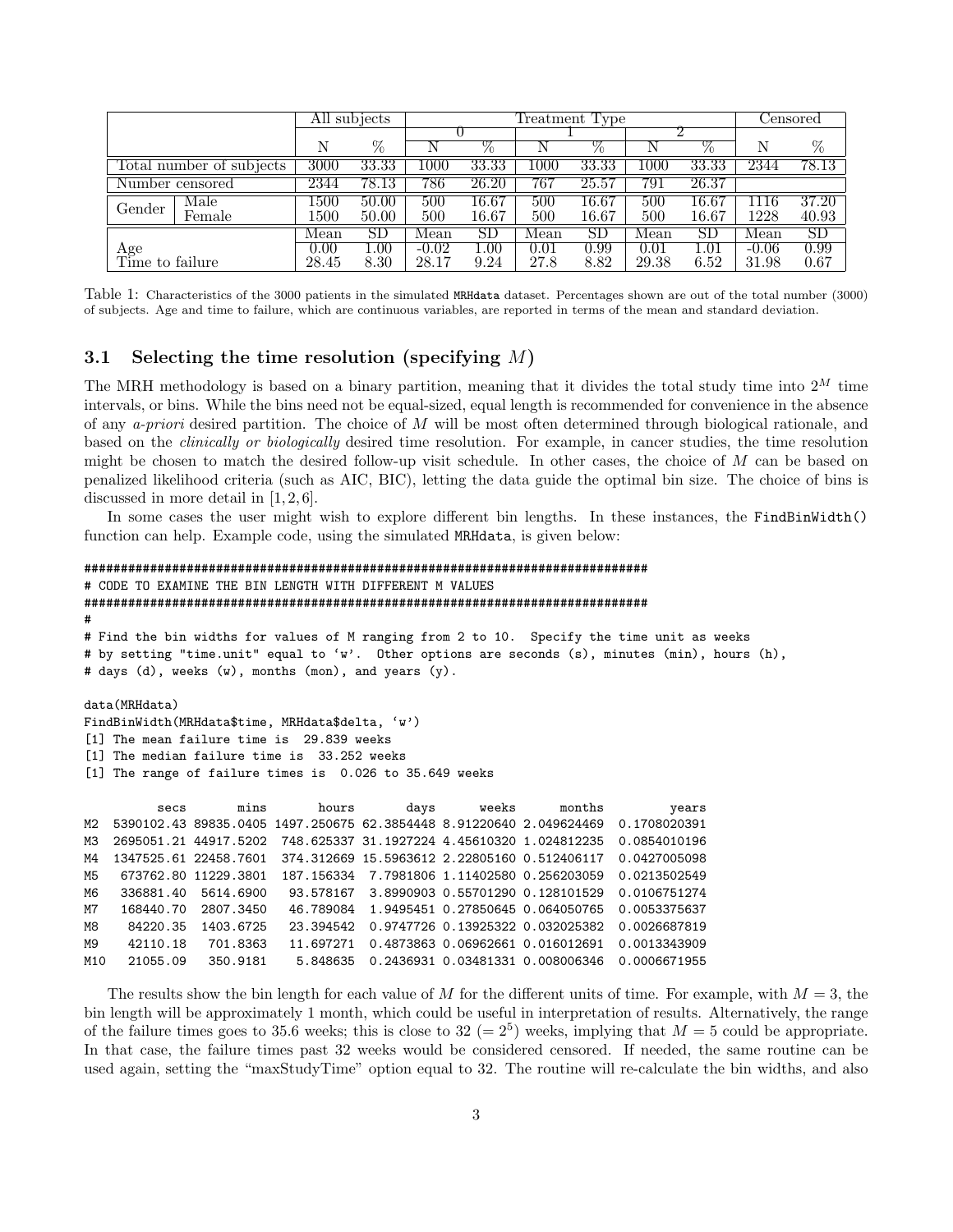calculate the number of additional observed failures that would be censored if the maximum study time were lowered to 32 weeks.

```
# Re-examine the bin widths with a maximum study time equal to 32
FindBinWidth(MRHdata$time, MRHdata$delta, 'w', maxStudyTime = 32)
[1] With the given study length, 0 extra observed failures will be censored.
[1] The mean failure time is 28.45 weeks
[1] The median failure time is 32 weeks
[1] The range of failure times is 0.026 to 32 weeks
      secs mins hours days weeks months years
M2 4838400 80640 1344.00 56.00000 8.00000 1.839835729 0.1533196441
M3 2419200 40320 672.00 28.00000 4.00000 0.919917864 0.0766598220
M4 1209600 20160 336.00 14.00000 2.00000 0.459958932 0.0383299110
M5 604800 10080 168.00 7.00000 1.00000 0.229979466 0.0191649555
M6 302400 5040 84.00 3.50000 0.50000 0.114989733 0.0095824778
M7 151200 2520 42.00 1.75000 0.25000 0.057494867 0.0047912389
M8 75600 1260 21.00 0.87500 0.12500 0.028747433 0.0023956194
M9 37800 630 10.50 0.43750 0.06250 0.014373717 0.0011978097
M10 18900 315 5.25 0.21875 0.03125 0.007186858 0.0005989049
```
Thus, if the maximum study time is lowered to 32 weeks, we can set  $M = 5$ , with each bin representing one week. In this example, there are zero additional observed failures that will be censored, so the information loss will be minimal. We choose to adjust our data for further use:

```
# Adjust the data so that the maximum study time is equal to 32
MRHdata$delta[MRHdata$time > 32] = 0
MRHdata$time[MRHdata$time > 32] = 32
```
While the above commands result in little change for the current dataset, such study duration adjustment may have important consequences in other datasets. Similarly, the maximum study time can also be increased to values greater than the last observed study time. However, this is rarely recommended, as there will be no observed information in the added period of time.

#### 3.2 Fitting the MRH models

Once M has been determined, the MRH model is fit. In the examples below, we have set M equal to 5, with each bin now representing one week. We will examine two types of models: both will include treatment, age, and gender as covariates. However, in the first model, treatment will be included under the proportional hazards assumption, and in the second model, treatment will be included under the non-proportional hazards assumption.

#### 3.2.1 Proportional hazards assumption

While the MRHdata has been simulated with non-proportional treatment hazards, for expository purposes we first show how to fit an MRH model with the proportional hazards assumption for all covariates. The formula for the model follows the same pattern as the standard right-censored survival model with age, gender, and treatment covariates:

formula =  $Surv$ (time, delta)  $\tilde{ }$  age + gender + treatment

The model is fit using the estimateMRH() function as follows:

```
###### CODE FOR FITTING THE MRH PROPORTIONAL HAZARDS MODEL ######
data(MRHdata)
fit.PH = estimateMRH(Surv(time, delta) ~ age + gender + as.factor(treatment), data = MRHdata,
 M = 5, outfolder = 'MRHresultsPH', maxIter = 5000)
```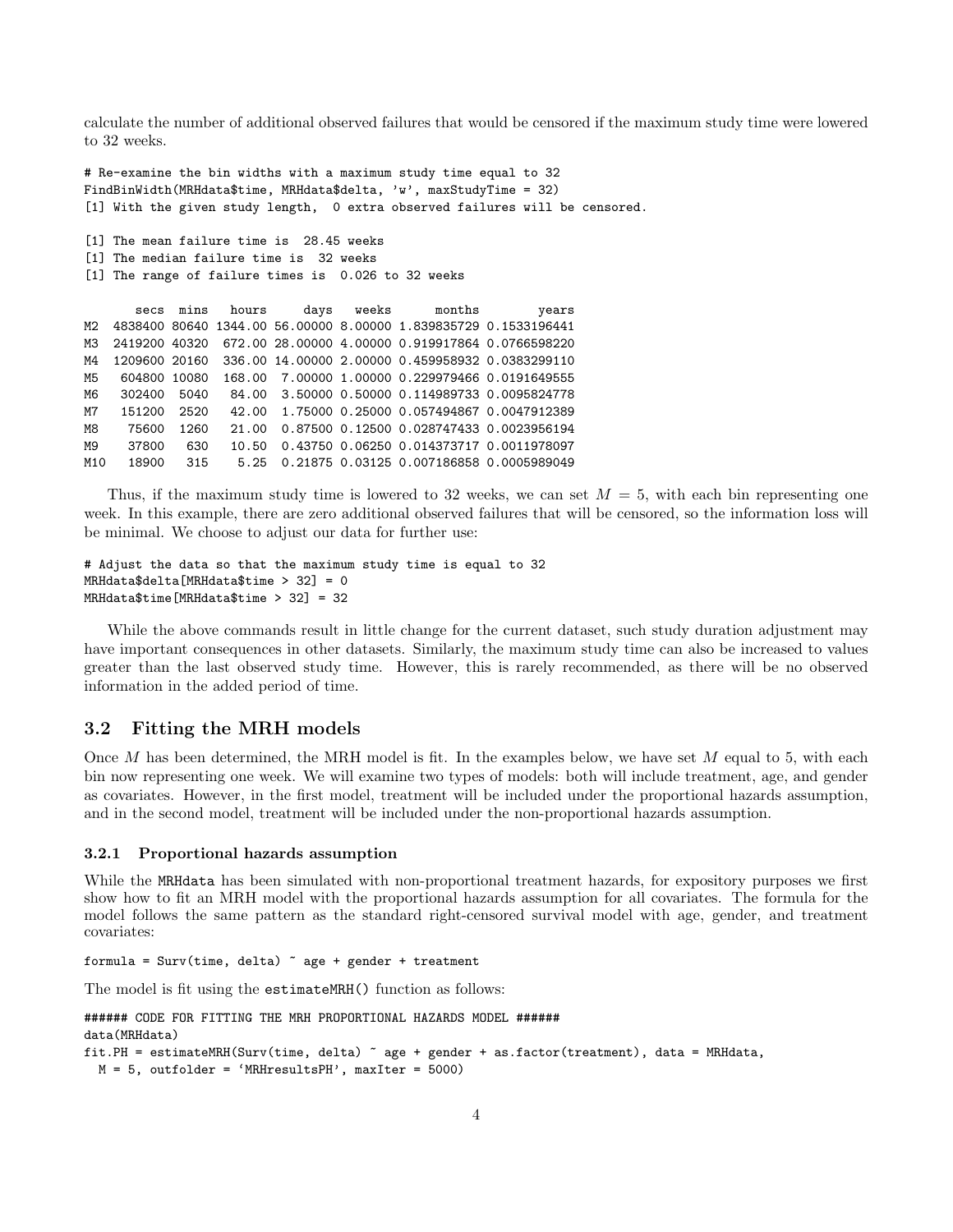Immediately upon typing the above command, the routine estimates the total run time. The estimated total run time is an approximation based on the first 100 iterations of Gibbs sampler:

```
[1] "MCMC routine running. Calculating estimated runtime for 5000 iterations..."
[1] "Estimated total run time is 10 minutes"
```
The user will also be notified every 5,000 iterations the routine completes.

The estimateMRH() routine will run until the maximum number of iterations is reached (specified through the "maxIter" option), or until the chains show evidence of convergence, whichever occurs first. The routine automatically checks for evidence of convergence every 100,000 iterations. If the maximum number of iterations to a value smaller than 100,000, convergence diagnostics are performed upon the completion of the run.

The estimateMRH() routine can also automatically thin the chains, and delete the burn-in period of the chains. The user specifications on these values can be made through the "thin" option (default value is 10), and the "burnIn" option (default is the minimum of 50,000 or half of "maxIter"). Details on setting and/or fixing the chain specifications and convergence checking can be found in Section [4.3.](#page-10-0)

In the above example, all model output is placed into a newly created sub-folder (within the current working directory), named "MRHresultsPH". This subdirectory name is specified by the "outfolder" option in the estimateMRH() command. However, if that name is omitted, the default output folder name will be "MRHresults". Please note that the folder name can be added to a pathname, but the path must be accessible from the working directory.

#### <span id="page-4-0"></span>3.2.2 Non-proportional hazards assumption

As seen in Figure [1,](#page-1-0) the Kaplan-Meier curves indicate that the treatment effect might be non-proportional. For that reason, we now modify the above model, specifying the treatment variable as a non-proportional effect in the estimateMRH(), using the nph function in the formula statement:

```
formula = Surv(time, delta) \tilde{ } age + gender + nph(treatment)
```
such that the model is fit as follows:

```
###### CODE FOR FITTING THE MRH NON-PROPORTIONAL HAZARDS MODEL ######
fit.NPH = estimateMRH(Surv(time, delta) ~ age + gender + nph(treatment), data = MRHdata,
 M = 5, outfolder = 'MRHresults_NPH', maxIter = 5000)
[1] "MCMC routine running. Calculating estimated runtime for 5000 iterations..."
[1] "Estimated total run time is 15 minutes"
```
An important item to note is that the non-proportional covariate must be a nominal categorical variable. More than one non-proportional covariate can be entered in to the model, using repeated nph() functions in the formula. In the case of multiple non-proportional predictors, the routine will merge the NPH variables into a single interaction variable and separate hazards will be estimated for each combination of levels. For example, if both gender (2 categories) and age (separated into three categories) are entered as non-proportional covariates, the estimateMRH() routine will create a new age\*gender variable with 6 categories, pairing each gender with each age bracket. Consequently, six separate hazard rates will be estimated, one for each age and gender combination. Interaction categories containing zero subjects will be omitted. The user may also choose to enter into the nph function a single variable, with levels pre-defined by the user, which partitions the population into the separate hazard groupings.

Convergence checking, output generation, and other specifications on the MCMC chains are the same as with the PH model.

#### 3.3 Pruning the MRH tree

During periods when few failures are observed, such as at the end stages of a clinical trial with a long follow-up period, the estimator of the hazard rate may not be efficient. Because of this, the user has an option to "prune" the MRH tree, and merge the time intervals (bins) containing sparsely observed failures. Pruning can increase the efficiency and decrease the parameter vector dimension  $\alpha$  priori, thus additionally decreasing the length of time required for the MCMC routine to run. This can be done manually by entering a user-defined pruning vector, or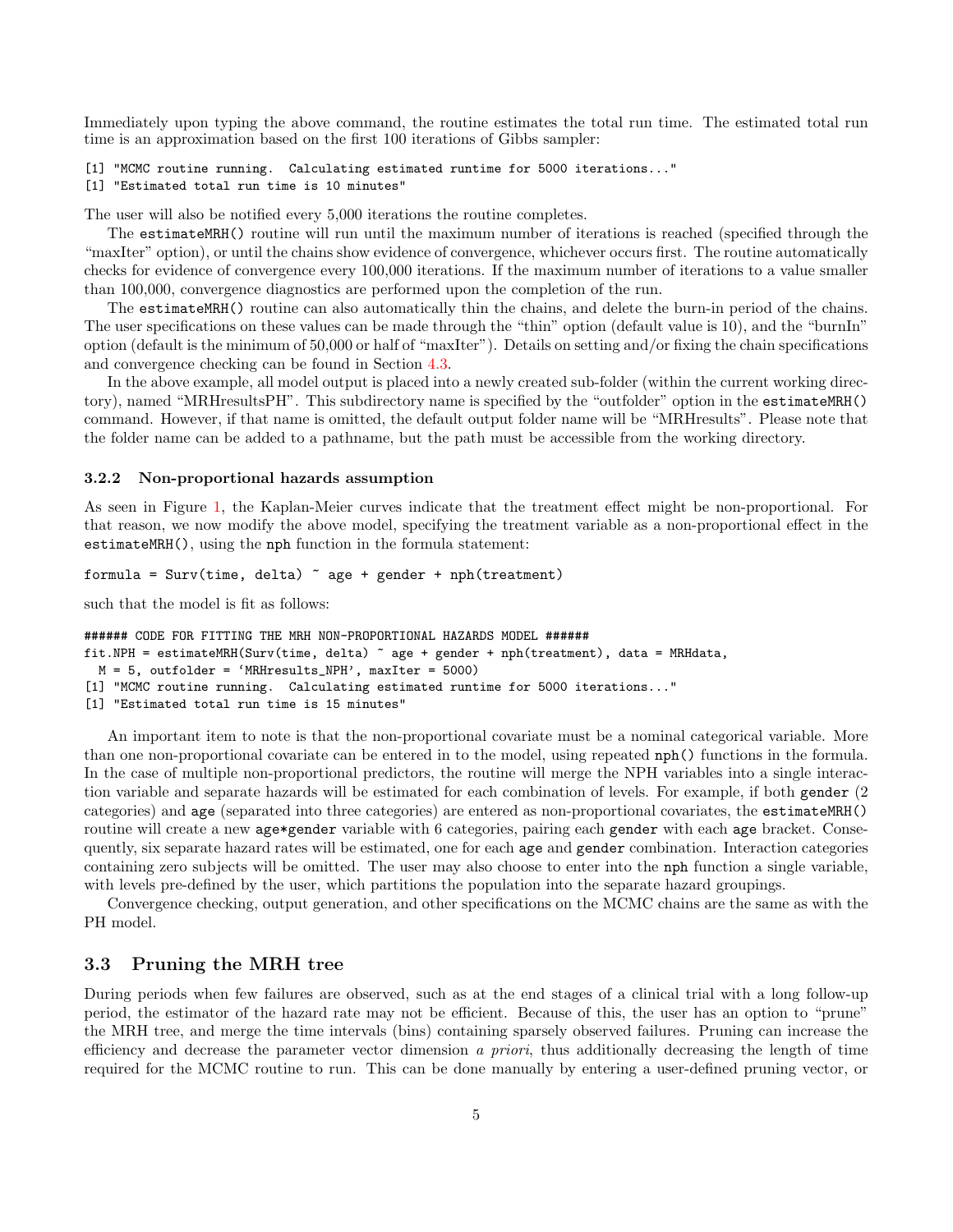

<span id="page-5-0"></span>Figure 2: A diagram of the MRH prior in the case of  $M = 3$  (i.e. 8 bins).  $H_{0,0}$ , which has a  $Gamma(a, \lambda)$ prior, denotes the cumulative hazard at the end of the study period. The  $R_{m,p}$  denote the "splits" for the MRH tree, with 0.5 representing a-priori equal hazard rates between two adjacent bins within the  $m^{th}$  level of the tree. Similarly,  $R_{m,p} > 0.5$  denotes a higher hazard rate in the first of the adjacent bins (with a lower hazard rate in the second bin), and  $R_{m,p} < 0.5$ denotes a lower hazard rate in the first of the adjacent bins (with a higher hazard rate in the second bin). The  $d_j$ ,  $j = 1, \ldots, J$  denote the hazard increments (i.e. the cumulative hazard rate within each bin) for bins 1 through 8. The sections colored in pink are those that can be merged through the pruning algorithm, so the corresponding  $R_{m,p}$  values are set equal to 0.5. In the models presented in this vignette, M is equal to 5, and we examine only pruning the bottom two levels, and pruning all the levels of the multiresolution prior.

through the use of our data-driven pruning function that detects and combines intervals where the failure rates are statistically similar (see [3]) . This tool performs data-driven merging of time intervals with similar hazard rates, resulting in increased computational efficiency and reduced uncertainty in hazard rate estimation over regions with low event counts. Details on the pruning algorithm can be found in [3]. This vignette only covers the use of the pruning algorithm; however, details on the creation and use of pruning vectors can be found in the help pages of the estimateMRH() and Prune() functions.

We will cover two types of pruned models: one with all MRH tree levels subject to pruning, and one with only the bottom two levels subject to pruning (see Figure [2\)](#page-5-0). Code for running the pruning function on the PH model is shown below.

```
#############################################################################
# CODE FOR FITTING THE PRUNED MODELS
#############################################################################
# Fit the MRH PH model, with all levels subject to pruning
#(only requires the "prune" option to be set equal to TRUE)
fit.PH.pruneall = estimateMRH(Surv(time, delta) ~ age + gender + as.factor(treatment),
data = MRHdata, M = 5, outfolder = 'MRHresults_PH_pruneall', maxIter = 5000,
prune = TRUE)
# Fit the MRH PH model, pruning only the bottom two levels
# (set "prune" equal to TRUE, and set "prune.levels" equal to 2)
fit.PH.prune2 = estimateMRH(Surv(time, delta) ~ age + gender + as.factor(treatment),
data = MRHdata, M = 5, outfolder = 'MRHresults_PH_prune2', maxIter = 5000,
prune = TRUE, prune.levels = 2)
```
Similar code can be used to prune the NPH model: the pruning will be performed separately for the hazard rate of each treatment group. Convergence checking, output generation, and other specifications on the MCMC chains are the same as with the non-pruned models, and details are discussed in the sections that follow.

Figure [3](#page-6-0) shows the estimated hazard rate of the pruned models using MRHdata, contrasted against the original PH model created in the previous section. While the unpruned model allows many sharp peaks in the hazard rate, its credible intervals in each bin are large. In the pruned models, the U-shape of the baseline hazard rate is still retained, although the sharp changes are smoothed over. In addition, the 95% credible intervals are narrower. In this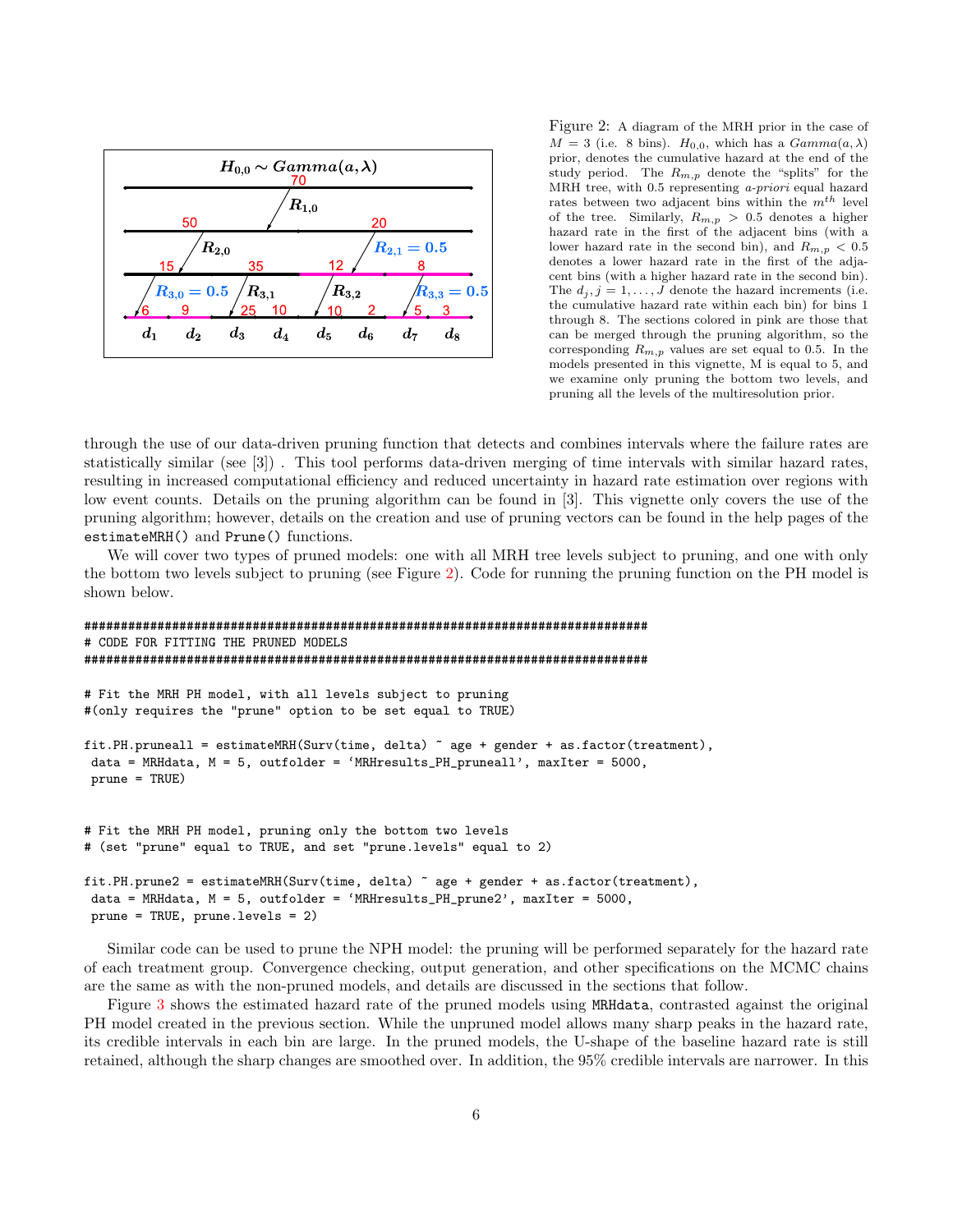instance, differences between the two-level pruning and all-level pruning appear to be minimal. The computational run time for the fully-pruned model was approximately eight times shorter than for the unpruned model.



<span id="page-6-0"></span>Figure 3: Comparison of the estimated hazard rate for three pruned models: no pruning (left), the last two levels pruned (center), and all levels pruned (right). The pruned models both have smaller credible intervals, and smooth over some of the sharp changes in the hazard rate while still capturing the overall shape.

Pruning the MRH prior is a compromise between the desire for detail and the amount of data; as the resolution increases (and the number of time bins increases), counts within each bin will decrease. While useful for revealing detailed patterns, a large number of bins (and consequently, a large number of model parameters) will generally require longer computing times and will cause the event counts in each bin to decrease, translating into lower efficiency. The user should always carefully consider this trade-off in making the decision to prune the MRH tree.

#### 3.4 MRH tree parameters k and  $\gamma$

The prior for the  $R_{m,p}$  (i.e. the "split") parameters is a beta distribution, with the form:

$$
R_{m,p} \sim Beta(2\gamma_{m,p}k^m a, 2(1-\gamma_{m,p})k^m a).
$$

Below is a brief explanation of the assumptions that stem from using different fixed or sampled values of k and  $\gamma$ . As specific values of k and/or  $\gamma$  are linked with different a-priori shapes and smoothness of the hazard rate, using values other than 0.5 (the default values) or sampling the parameters is also helpful for purposes of sensitivity analyses. More details on the role of these hyperparameters can be found in [1–3].

#### 3.4.1 Comparison and selection of  $k$

The default value for k is 0.5, which implies zero a-priori correlation among the hazard increments within each bin. When  $k > 0.5$ , the increments are positively correlated a priori. Similarly, when  $k < 0.5$ , the hazard increments are negatively correlated a priori. Another way to consider k is that higher values lead to "smoother" functions, as the split parameters are more concentrated around 0.5 resulting in a more "even" distribution of hazard across time.

The user may change the default value of  $k = 0.5$  by entering a value for "k.fixed," with  $k \in (0, \infty)$ , in the estimateMRH function. Note that in the NPH models, a vector of k values can be entered, with one k for each subgroup hazard rate. However, if only one value of k is specified, that value will be used for all hazard rates. Alternatively, if "k.fixed" is set to FALSE, the routine will sample the k parameter(s), putting an exponential hyper prior on k.

Below is example code for comparing four pruned models with different methods for comparing k: 1) fix  $k = 0.5$ (default), 2) fix  $k = 0.2, 3$  fix  $k = 1.0,$  and 4) sample k (i.e. estimate k based on the observed data). The code examines how the fixed k values effect the estimates with the full data set, and then on a smaller subset of the data with 300 subjects. These results are matched to the distribution of  $k$  when it is sampled. This comparison shows that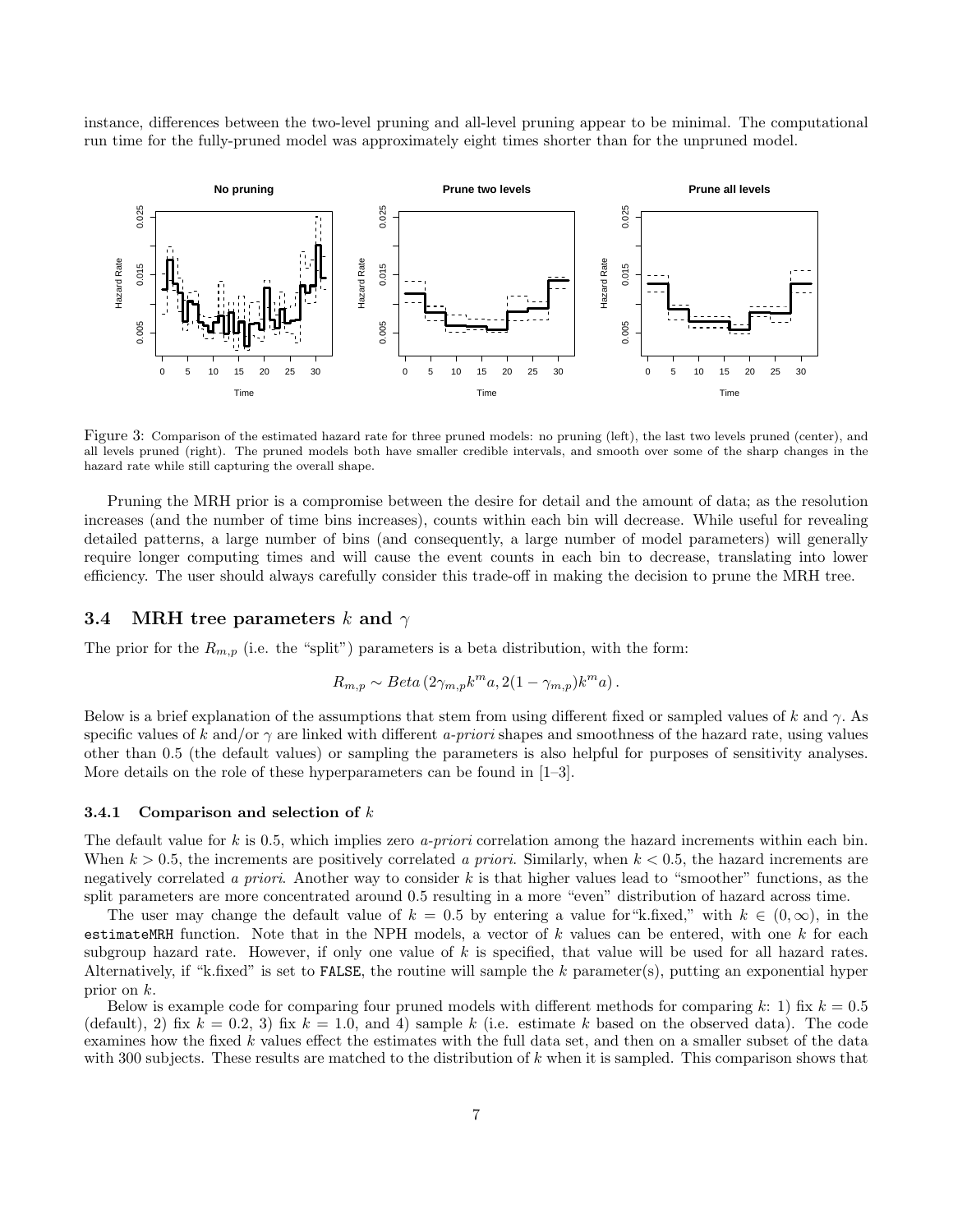while the fixed hyperparameter values do not play a large role when the sample size is large, they can dramatically change the estimates on smaller sized data sets (see Figure [4\)](#page-8-0), especially in the presence of heavy censoring.

```
fit.keq.2 = estimateMRH(Surv(time, delta) ~ age + gender + as.factor(treatment),
data = MRHdata, M = 5, outfolder = 'MRHresults_keqpoint2', maxIter = 5000,
prune = TRUE, prune.levels = 2, k.fixed = 0.2)
fit.keq1 = estimateMRH(Surv(time, delta) ~ age + gender + as.factor(treatment),
data = MRHdata, M = 5, outfolder = 'MRHresults_keq1', maxIter = 5000,
prune = TRUE, prune.levels = 2, k.fixed = 1)
fit.ksample = estimateMRH(Surv(time, delta) ~ age + gender + as.factor(treatment),
data = MRHdata, M = 5, outfolder = 'MRHresults_ksample', maxIter = 1000,
prune = TRUE, prune.levels = 2, k.fixed = FALSE)
#### Same as above, but on a small subset of 300 subjects
subset = c(sample(1:500, size = 50), sample(1:500+500, size = 50),sample(1:500+1000, size = 50), sample(1:500+1500, size = 50),
sample(1:500+2000, size = 50), sample(1:500+2500, size = 50)# Set fixed value of k equal to 0.2
fit.keq.2_subset = estimateMRH(Surv(time, delta) ~ age + gender + as.factor(treatment),
data = MRHdata[subset,], M = 5, outfolder = 'MRHresults_keqpoint2_subset', maxIter = 5000,
prune = TRUE, prune.levels = 2, k.fixed = 0.2)
fit.keq.5_subset = estimateMRH(Surv(time, delta) ~ age + gender + as.factor(treatment),
data = MRHdata[subset,], M = 5, outfolder = 'MRHresults_keqpoint5_subset', maxIter = 5000,
prune = TRUE, prune.levels = 2)
fit.keq1_subset = estimateMRH(Surv(time, delta) ~ age + gender + as.factor(treatment),
data = MRHdata[subset,], M = 5, outfolder = 'MRHresults_keq1_subset', maxIter = 5000,
prune = TRUE, prune.levels = 2, k.fixed = 1)
fit.ksample_subset = estimateMRH(Surv(time, delta) ~ age + gender + as.factor(treatment),
data = MRHdata[subset,], M = 5, outfolder = 'MRHresults_ksample_subset', maxIter = 1000,
```
## 3.4.2 Comparison and selection of  $\gamma_{m,p}$

prune = TRUE, prune.levels = 2, k.fixed = FALSE)

The mean of the prior for each split parameter  $R_{m,p}$  is  $E(R_{m,p}) = \gamma_{m,p}$ , with  $\gamma_{m,p} \in (0,1)$ . This allows the user to a priori "center" the baseline hazard increments in each bin at a desired value (please see [1] for details).

The default value for the  $\gamma$  parameters is 0.5, however the user may change the default values via the "gamma.fixed" option. In general, unless the user has specific information that would help in the adjustment of the  $\gamma$  parameters, we recommend keeping the value fixed at 0.5. In the case of user input, a  $\gamma_{m,p}$  value must be specified for each of the split parameters. In NPH models, a matrix of fixed  $\gamma$  values may be entered, with each column representing the desired values for each subgroup hazard rate. However, this is not required; if only a vector is specified, that vector will be used for all hazard rates. A user may also decide to sample the  $\gamma$  parameters by setting "gamma.fixed" to FALSE, putting a beta hyper prior on each  $\gamma_{m,p}$ .

Code for fitting the model by adjusting or sampling  $\gamma$  is below.

```
# Set fixed value of gamma equal to 0.75 in PH model. Gamma is a vector with 2^M-1 bins.
fit.PH.gamma.75 = estimateMRH(Surv(time, delta) ~ age + gender + as.factor(treatment),
data = MRHdata, M = 5, outfolder = 'MRHresults_PH_gamma.75', maxIter = 1000,
gamma.fixed = rep(.75, 2^5-1))
```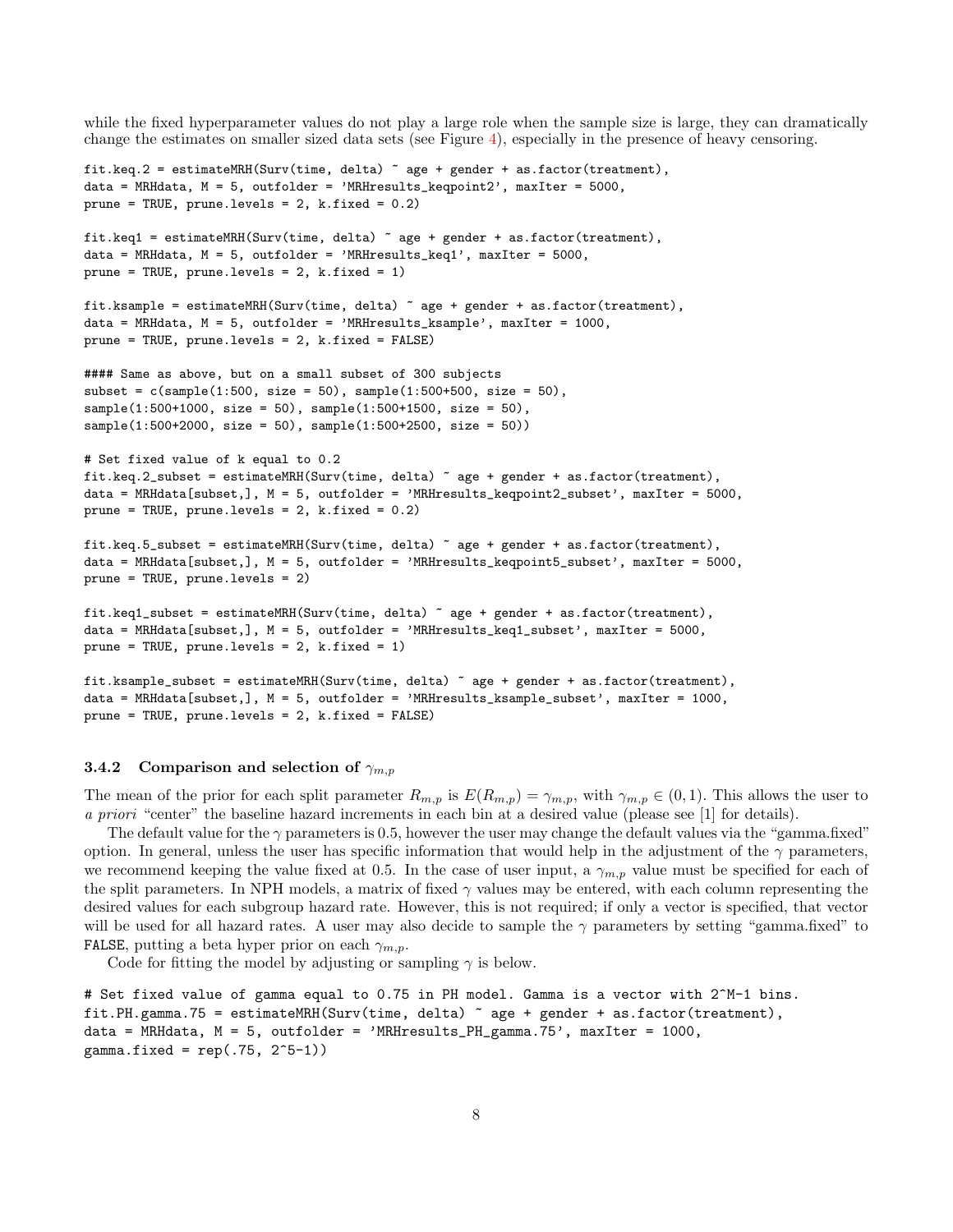

<span id="page-8-0"></span>Figure 4: TOP ROW: Comparison of the effect of different k values on the hazard rate estimates, with the estimate for k from the sampled model calculated as the median of the posterior distribution for k. The graph on the upper left, which shows estimates calculated using the entire data set, shows little to no effect of the value of k, with slightly smoother estimates for larger k values. However, the graph in the center with estimates based on a subset of  $n = 300$  subjects, shows larger differences based on the value of k. Recall that the censoring rate in this dataset is about 80%. The right-most graph shows the posterior distribution for  $k$ , obtained from the sampled models. The distributions are similar, and center around  $k = 0.45$ .

BOTTOM ROW: The integrated variability of the estimated hazard rate at each time point is estimated (for time interval  $j$ , using specific values of k) as  $\sqrt{\sum_{\ell=1}^{j} (h_k(t_\ell) - \bar{h}_k)^2}$ , where  $\bar{h}_k$  is the average hazard rate estimate across all times bins for the  $k = k$  estimate. Both bottom plots show that the estimated hazard rate is less varying (i.e. is "smoother") for larger values of k, with greater differences between the estimators observed when there are fewer subjects. Note that it is difficult to discern differences between the  $k = 0.2$  and sampled  $k$  fitted models (left graph).

```
# Set fixed value of gamma equal to 0.75 in NPH model.
# Gamma can either be entered as a vector with 2^M-1 bins, or a matrix with 2^M-1
# rows and 3 (the number of strata in the NPH treatment variable)
fit.NPH.gamma.75 = estimateMRH(Surv(time, delta) ~ age + gender + nph(treatment),
data = MRHdata, M = 4, outfolder = 'MRHresults_NPH_gamma.75', maxIter = 1000,
gamma.fixed = rep(.75, 2^4-1))# This will do the same thing as the code above. It's only necessary if the
# different treatment groups need different values for fixed gammas.
fit.NPH.gamma.75 = estimateMRH(Surv(time, delta) \tilde{ } age + gender + nph(treatment),
data = MRHdata, M = 4, outfolder = 'MRHresults_NPH_gamma.75', maxIter = 1000,
gamma.fixed = matrix(.75, nrow = 2^4-1, ncol = 3))
```
# Set fixed values in first half of the study to 0.75, # and in the second half of the study to 0.5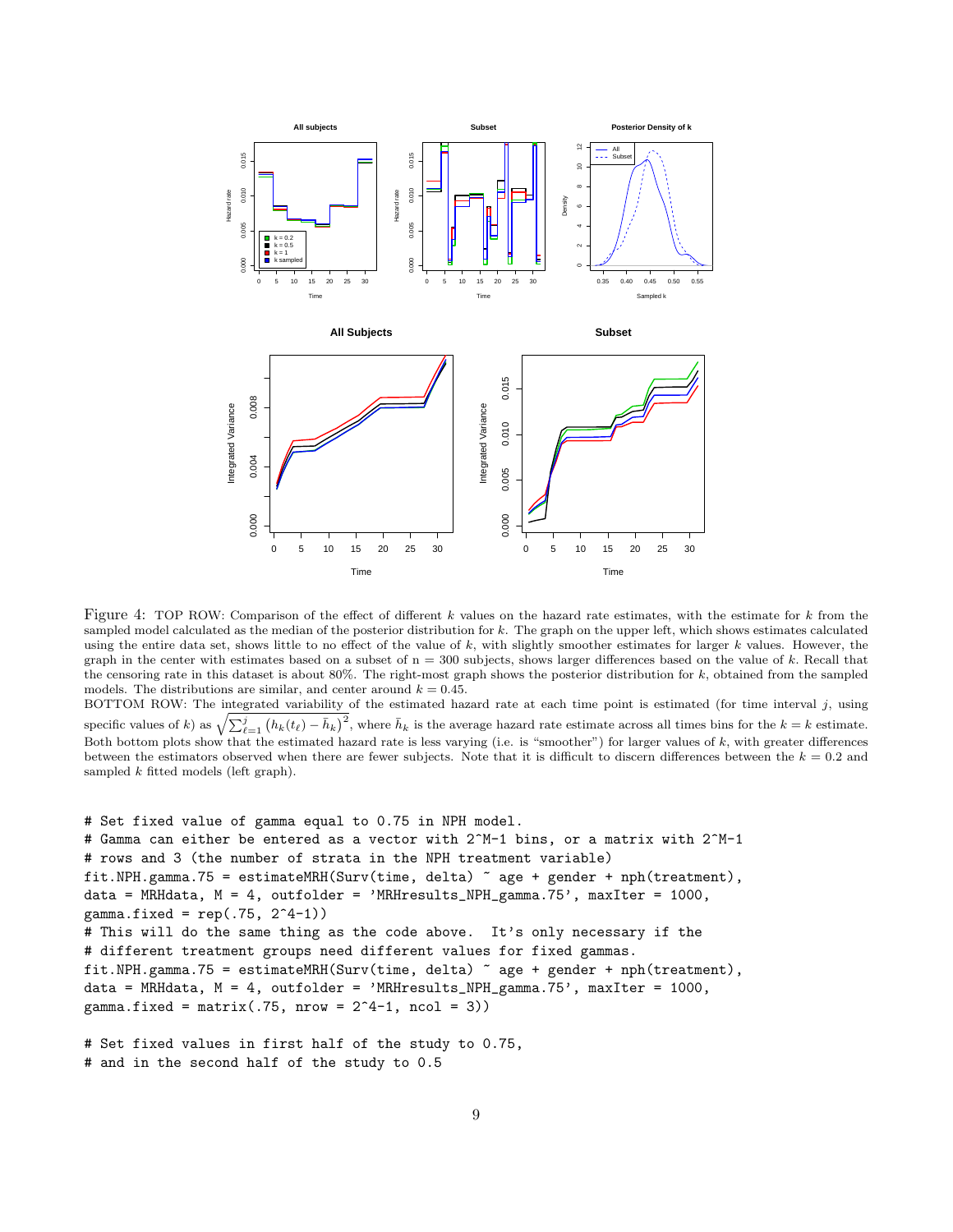```
fit.NPH.gamma.mixed = estimateMRH(Surv(time, delta) ~ age + gender + nph(treatment),
data = MRHdata, M = 4, outfolder = 'MRHresults_NPH_gamma.mixed', maxIter = 1000,
gamma.fixed = c(rep(0.75, 8), rep(0.5, 7)))
```
# Sample the gamma values (estimate based on the observed data) for the PH model fit.PH.gamma.sampled = estimateMRH(Surv(time, delta) ~ age + gender + as.factor(treatment), data = MRHdata,  $M = 4$ , outfolder = 'MRHresults\_PH\_gamma.sampled', maxIter = 1000, gamma.fixed = FALSE)

## 4 Model Results

The fitted MRH model object contains summaries and other useful information about the model. In addition, an output folder contains convergence diagnostics, plots of the hazard rate, and a text file containing the MCMC chains. Below are the details.

#### 4.1 Fitted object summaries

The fitted MRH model object contains estimates and 95% credible intervals of the hazard rate, the cumulative hazard and survival function, the covariate effects, the hazard increments, and the split parameters. Estimates are reported as medians of the marginal posterior distributions. The 95% credible intervals are the central credible intervals – i.e., the 2.5th and 97.5th percentiles of the marginal posterior distributions. The posterior medians, 2.5th and 97.5th percentiles are stored as "q.5", "q.025", and "q.975" in the summary table, respectively. The estimateMRH routine always reports the 95% credible interval; however, the user can change and examine different  $\alpha$ -level interval using the "summary" function (see Section [5.2](#page-14-0) for details).

# Information available in the MRH fitted object names(fit.PH)

| $m$ and $n$ . If $n$ |                                |           |              |
|----------------------|--------------------------------|-----------|--------------|
| $[1]$ "summary"      | "d"                            | "beta"    | "H"          |
| $[5]$ "Rmp"          | "hazardRate"                   | "ATC"     | "BIC"        |
| "DIC" [9]            | "burnIn"                       | "thin"    | "TotalIters" |
| [13] "convergence"   | "gelman.rubin.used" "fix.thin" |           | "fix.burnIn" |
| $[17]$ "fix.max"     | "initialValues"                | "runtime" | "outfolder"  |
| [21] "maxStudyTime"  |                                |           |              |
|                      |                                |           |              |

fit.PH\$hazardRate

q.5 q.025 q.975 h.Bin1 0.01150 0.0086500 0.0137750 h.Bin2 0.01345 0.0105875 0.0194500 . . . h.Bin32 0.01280 0.0084875 0.0158250

In addition to the parameter estimates, the fitted MRH object also contains AIC, BIC, and DIC values (useful for model comparison), the final burn-in and thinning values, the total number of iterations, the initial parameter values, and other useful information about the model. The total number of iterations is the total number iterations performed by the MCMC routine, and includes all values that are thinned and burned. Details can be found in the help pages for estimateMRH.

## 4.2 Model output folder

In addition to the summaries contained in the fitted MRH model object (eg. fit.PH from the PH example), multiple output files are created and placed in a result subfolder (newly created within the current working directory) labeled "MRHresults" by default (the name can be changed using the "outfolder" option, such as "MRHresultsPH" in the PH example). When the estimateMRH routine has finished running, the output folder holds three items: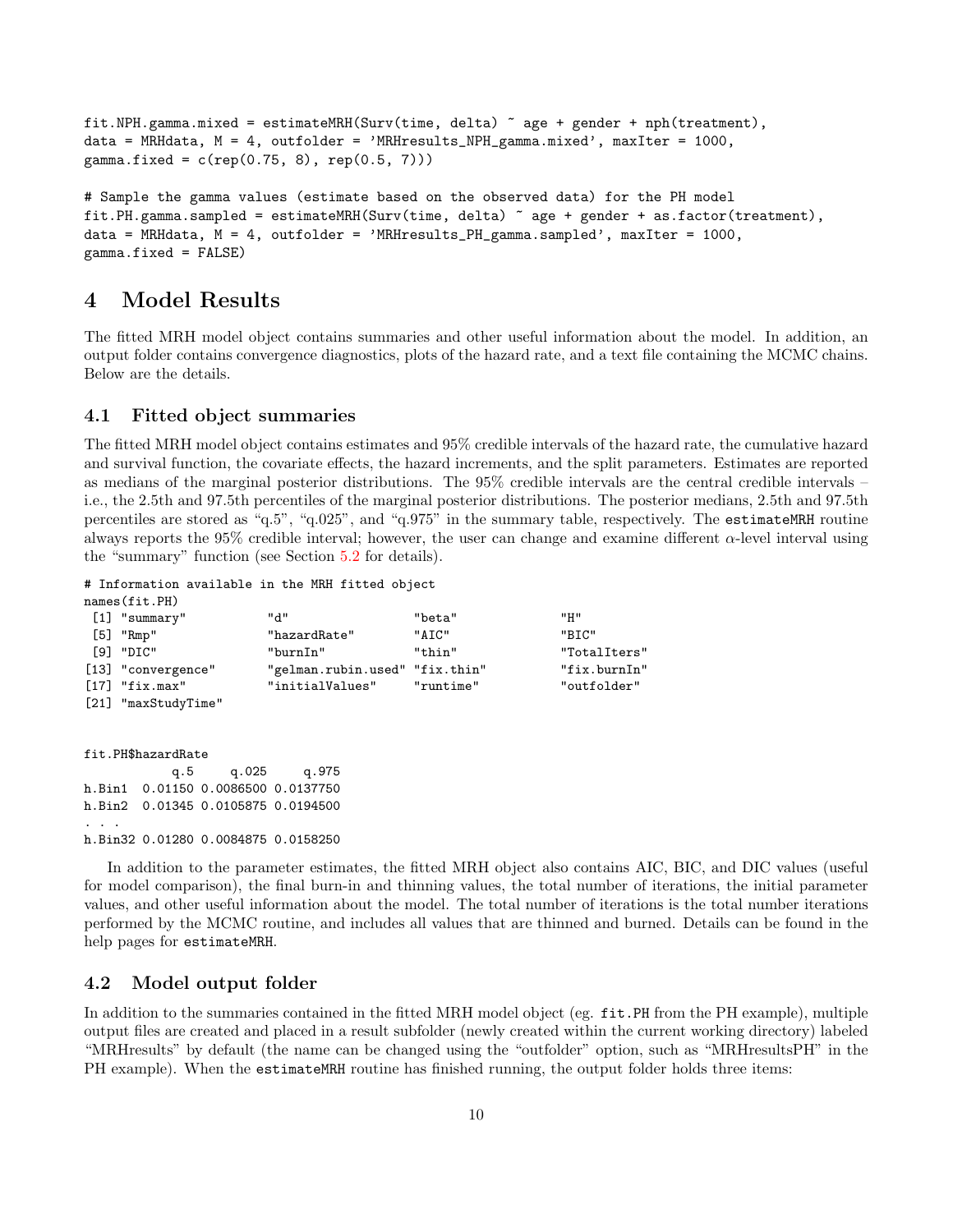- 1. A file titled titled "MCMCchains.txt" containing the thinned MCMC chains with the burn-in period removed, the MCMC iteration number, and the log-likelihood value at each iteration. The text file can be read into R in separate sessions, making it useful in situations where the MRH routine is run as a background job (for details on using these text files, see section [6\)](#page-16-0).
- 2. Diagnostic MCMC convergence graphs (see Section [4.3\)](#page-10-0)
- 3. Plots of the hazard rate(s), as shown in Figure [5.](#page-10-1)



<span id="page-10-1"></span>Figure 5: The estimated baseline hazard rate and 95% credible intervals for the MRH PH model. The graph on the left shows the raw estimates of the hazard rate and 95% uncertainty bounds, labeled as file "HazardRateGraph.pdf" in the output folder. The graph on the right shows the smoothed estimates of the hazard rate and 95% uncertainty bounds, labeled as file "HazardRateSmoothGraph.pdf" in the output folder. For NPH models, where more than one hazard rate is estimated, multiple hazard rate graphs are provided.

## <span id="page-10-0"></span>4.3 Convergence diagnostics

The estimateMRH() routine estimates the autocorrelation and checks for evidence of convergence in the MCMC chains every 100,000 iterations. The autocorrelation is estimated over lags equal to the current thinning value (the default starting thinning value is 10 in the estimateMRH() routine), as well as lags equal to 5, 10, and 15 times the current thinning value. If autocorrelation is detected, the current thinning value is increased to the next smallest possible thinning value that removes the autocorrelation. In addition, convergence is checked through the Geweke diagnostic, increasing the burn-in number if necessary. If no evidence to the contrary to convergence, then the routine will stop running and return the results. Alternatively, the routine will run for another 100,000 iterations and then analyze the chains again. This process continues until the maximum number of iterations (specified by "maxIter") is reached. The default value of the maximum number of iterations is 1,000,000. If the user specifies a maximum number of iterations less than 100,000, the diagnostics are checked when that number is reached. If the MCMC chains do not appear to have converged when the routine is finished, the user will see a warning message as follows:

```
fit.NPH = estimateMRH(Surv(time, delta) ~ age + gender + nph(treatment), data = MRHdata,
 M = 4, outfolder = 'MRHresults_NPH', maxIter = 1000)
[1] "MCMC routine running. Calculating estimated runtime for 1000 iterations..."
[1] "Estimated total run time is 15 minutes"
[1] Estimation routine finished, calculating results....
Warning message:
In estimateMRH(Surv(time, delta) ~ age + gender + nph(treatment), :
  Algorithm did not converge, parameter estimates may not be reliable.
```

```
Results based on 1000 MCMC iterations.
```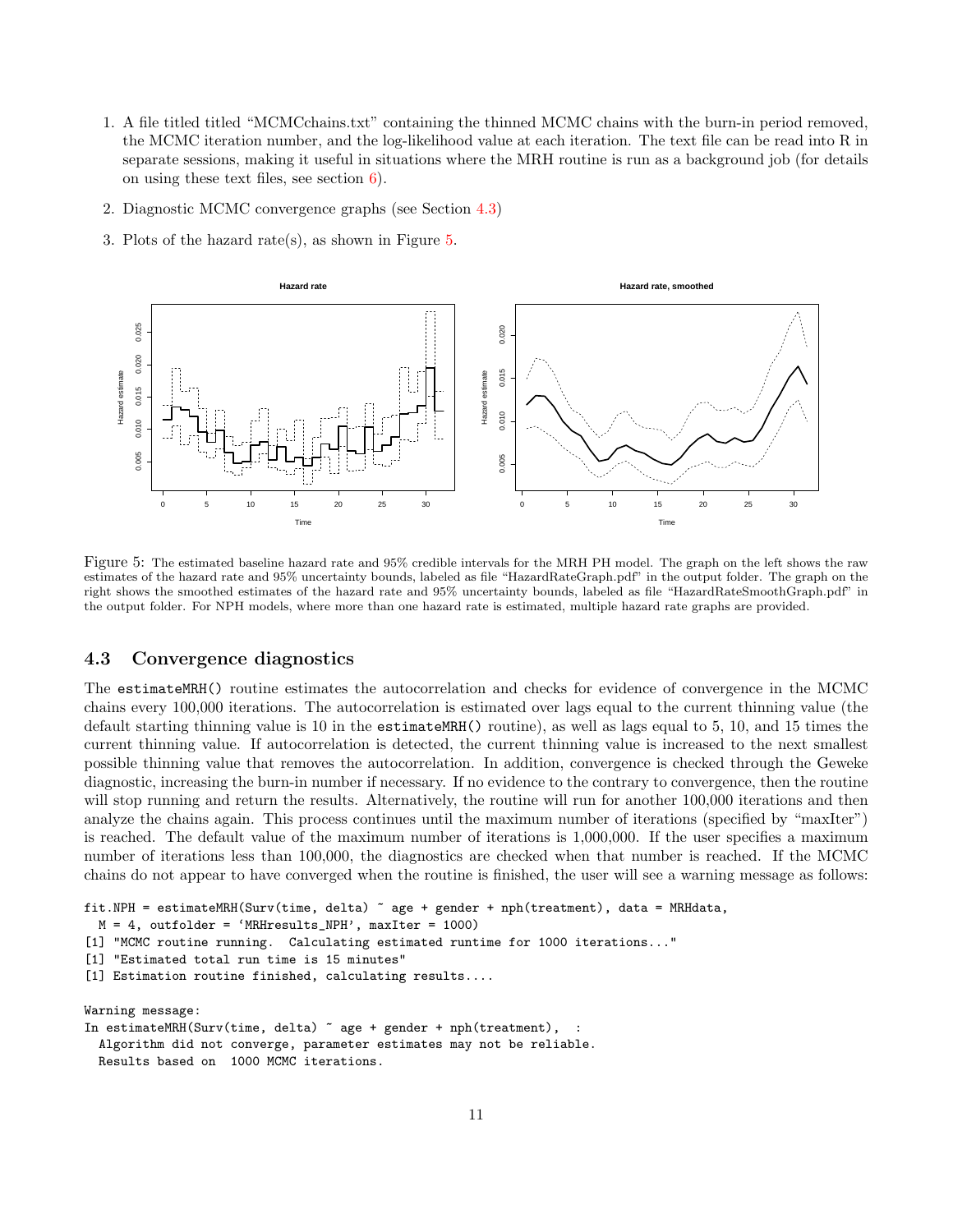The user can prevent the **estimateMRH** routine from estimating the burn-in and the thinning parameter, as well as from stopping early if the convergence has been detected before the maximum number of iterations has been run. To do this, the user would set "fix.burnIn", "fix.thin", and/or "fix.max" equal to TRUE, respectively. The routine will then not adjust these values, regardless of the chain convergence diagnostics. More details on how autocorrelation, the burn-in number, and convergence are determined can be found in the estimateMRH help file.

In addition to providing the MCMC chains in an output folder, the estimateMRH routine also creates figures of graphical diagnostics for convergence for each parameter. These graphics include a trace plot, smooth density plot, moving average plot, and autocorrelation plot for each parameter in the model, all saved as pdf files under the title "convergenceGraphs." If the number of model parameters is large, there may be multiple figures related to the convergence of the MCMC chains. An example of these graphics is given for the NPH example ("fit.NPH" from subsection [3.2.2\)](#page-4-0) in Figure [6,](#page-11-0) which shows "convergenceGraphs26.pdf" from the "MRHresults NPH" output folder. We can examine the trace plots to determine if the MCMC chains mixed properly. In the case of bad mixing, trace plots would typically show jumps in the graph that remain for extended periods, however, this graph does not show this issue. The density plots also look acceptable; a case of bad mixing or estimation might show density plots that are bimodal or highly skewed. While the moving average plots show peaks and valleys, the range is small (∼ .001), and the autocorrelation plots do not display any evidence of autocorrelation.



<span id="page-11-0"></span>Figure 6: The graphical diagnostics for the thinned MCMC chains (with the burn-in period removed) for three of the  $R_{m,p}$  parameters in the NPH model ("fit.NPH" from subsection [3.2.2\)](#page-4-0), labeled as "convergenceGraphs26.pdf" in the "MRHresults NPH" output folder . The first column contains the trace plots, the second column contains the density plot (creating using the density() function in R), the third column contains the moving average (with lags equal to 10% of the retained number of iterations). The fourth column contains the autocorrelation plots, calculated using the autocorr.plot() function in the coda package, which plots the autocorrelation for lags equal to 0, 1, 5, 10 and 50 times the final thinning value. This example was run for 5000 iterations, with a burn-in equal to 2500 and a thinning value equal to 10. The main purpose of these graphs is to determine if there was a mixing problem (trace plots, density plots, moving average plots) or an autocorrelation problem (the autocorrelation plot). For detailed information on interpreting graphical diagnostics, see [4, 7].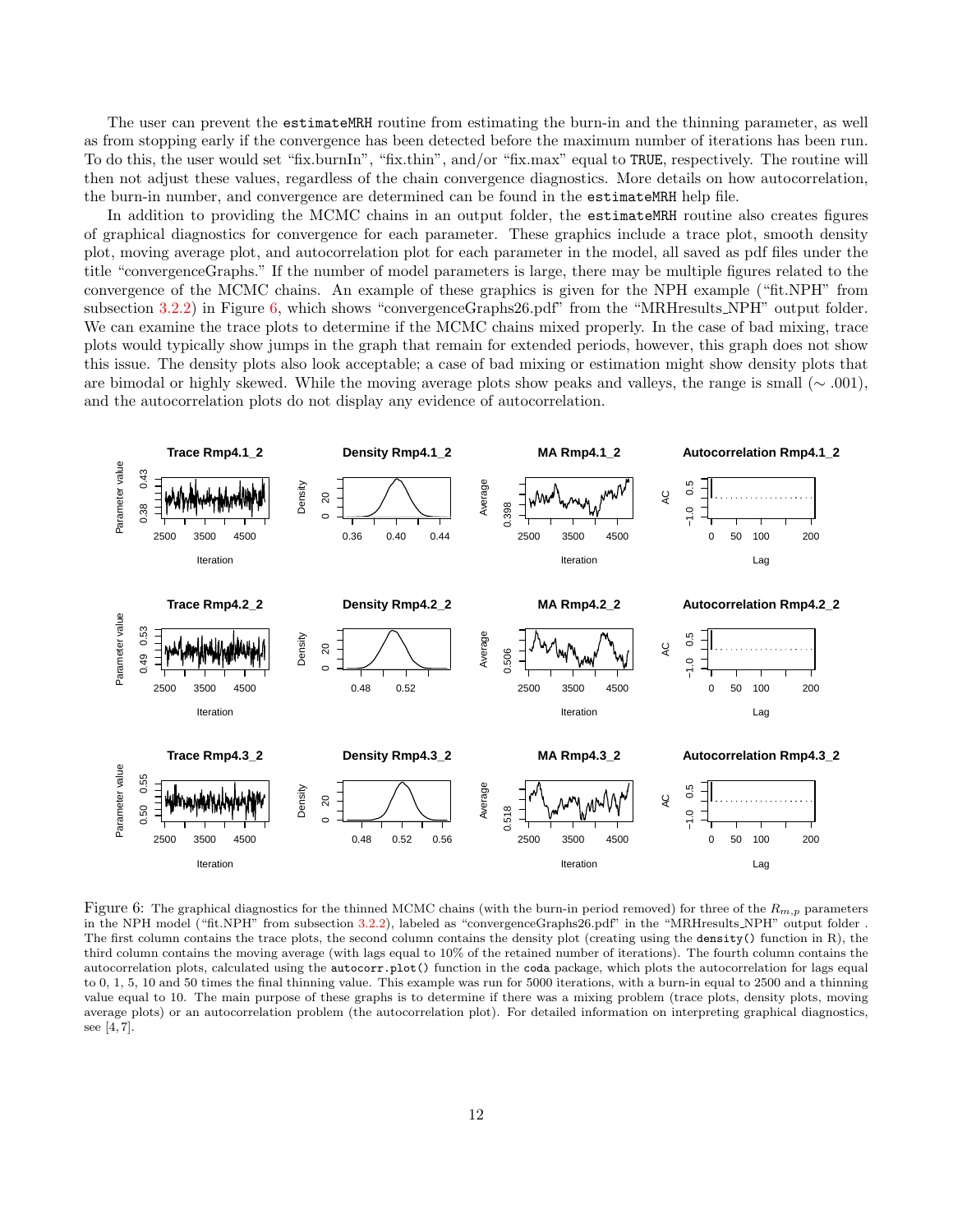# 5 Other MRH Functions

After fitting the MRH model, other functions are available for use on either the fitted MRH object or on the text file containing the MCMC chains (see Section [6](#page-16-0) for use of the text file). These functions allow the user to create and adjust graphics of the hazard rate, log hazard ratios, and aggregate measures, as well as calculate the AIC, BIC and DIC of a fitted model.

## 5.1 Graphics

Based on the (saved) fitted MRH object, the user can reproduce or modify the hazard rate, survival or cumulative hazard function plots. This is done by using the plot() command and by specifying the "plot.type" option as 'h', 'H', or 'S' for the hazard rate, cumulative hazard, or survival function, respectively. The user may specify if the credible interval bounds should be plotted as well by setting the interval option equal to TRUE or FALSE. The credible interval level is specified via the "alpha.level" option (default is equal to 0.05 for the 95% central credible interval). In addition, the graphs can be smoothed using the "smooth.graph" and "smooth.df" options. We show below the code for how this is done with our fit.PH example, with the corresponding plots shown in Figure [7.](#page-12-0)

```
#############################################################################
# CODE FOR PLOTTING THE FITTED MRH MODELS
#############################################################################
# Check the plot.MRH help page to see all available graphing options
?plot.MRH
```
# Plot the hazard rate, the cumulative hazard, and the survival function side-by-side # with 99% credible interval bands

```
par(mfrow = c(1,3))plot(fit.PH, main = 'Hazard Rate', alpha.level = 0.01)
plot(fit.PH, main = 'Cumulative Hazard', plot.type = 'H', alpha.level = 0.01)
plot(fit.PH, main = 'Survival Rate', plot.type = 'S', alpha.level = 0.01)
```


<span id="page-12-0"></span>Figure 7: Using the plot() function on an MRH object, the user can specify the type of plot desired – posterior median hazard rate, cumulative hazard, or the survival function – by setting "plot.type" equal to 'h', 'H', or 'S', respectively. In addition, the 99% credible interval bounds are shown, obtained by setting alpha.level = 0.01 in the plot() function.

The NPH model graphics are produced in the same manner, with multiple hazard rates plotted on a single graph by default. However, they may look crowded on a single graph, and in our experience usually look better if plotted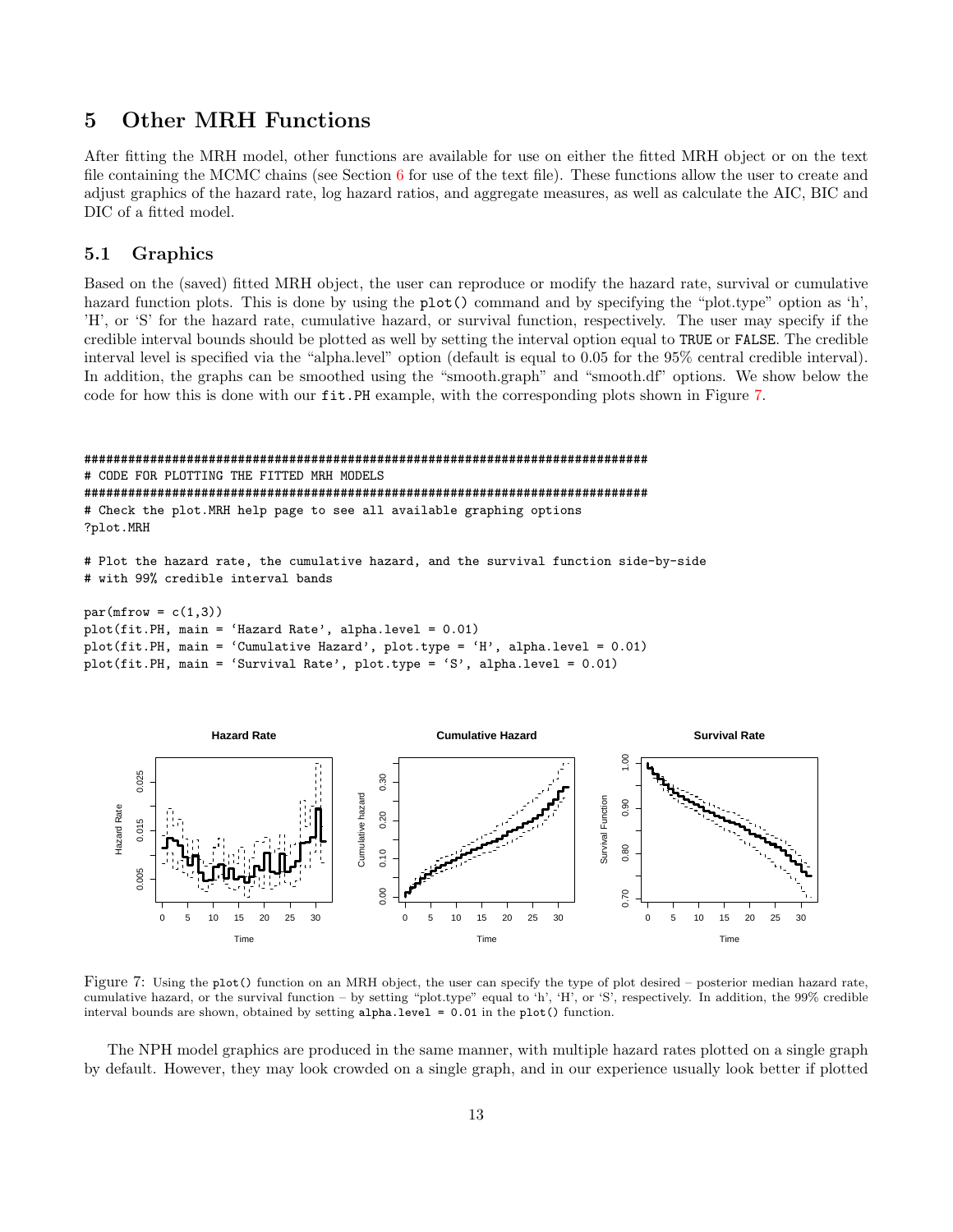separately. This can be done by setting the "combine.graphs" option to FALSE in the plot command, as we show in the code below. To see these graphs for the fit.NPH example see Figure [8.](#page-13-0)

############################################################################# # CODE FOR PLOTTING THE HAZARD RATES IN NON-PROPORTIONAL HAZARDS MODELS #############################################################################

# The default plot with smoothed estimates plot(fit.NPH, smooth.graph = TRUE)

# The smoothed estimates shown in separate plots plot(fit.NPH, smooth.graph = TRUE, combine.graphs = FALSE)



<span id="page-13-0"></span>Figure 8: Using the plot() function on an NPH MRH object (using fit.NPH as an example), the user can either examine the baseline hazard rate estimate in on plot, which is the default (left), or separate them into multiple graphs by setting combine.graphs = FALSE in the plot command (right).

Another important feature of the NPH model is the examination of how the hazard ratios change over time. These graphs are created by setting the option  $plot.\text{type} = \{r\}$ . The other plot settings can be controlled as described above. The results are shown in Figure [9.](#page-14-1)

```
#############################################################################
# CODE FOR PLOTTING RATIOS IN NON-PROPORTIONAL HAZARDS MODELS
#############################################################################
```
# Plot the log-ratios on one graph (compared to treatment group 0), omitting the credible intervals. # Increase the level of smoothness by decreasing the degrees of freedom through "smooth.df". plot(fit.NPH, smooth.graph = TRUE, smooth.df = 5, plot.type = 'r', interval = FALSE)

```
# Plot the log-ratios on separate graphs (again compared to group 0)
plot(fit.NPH, smooth.graph = TRUE, smooth.df = 5, plot.type = 'r', combine.graphs = FALSE)
```
If the user would instead like to plot the hazard ratios instead of the log-hazard ratios, the "log.ratio" option can be set to FALSE (default is TRUE).

As with the PH fitted model, the survival function and cumulative hazard function in the NPH case can also be plotted by setting "plot.type" equal to 'S' and 'H', respectively, in the plot command.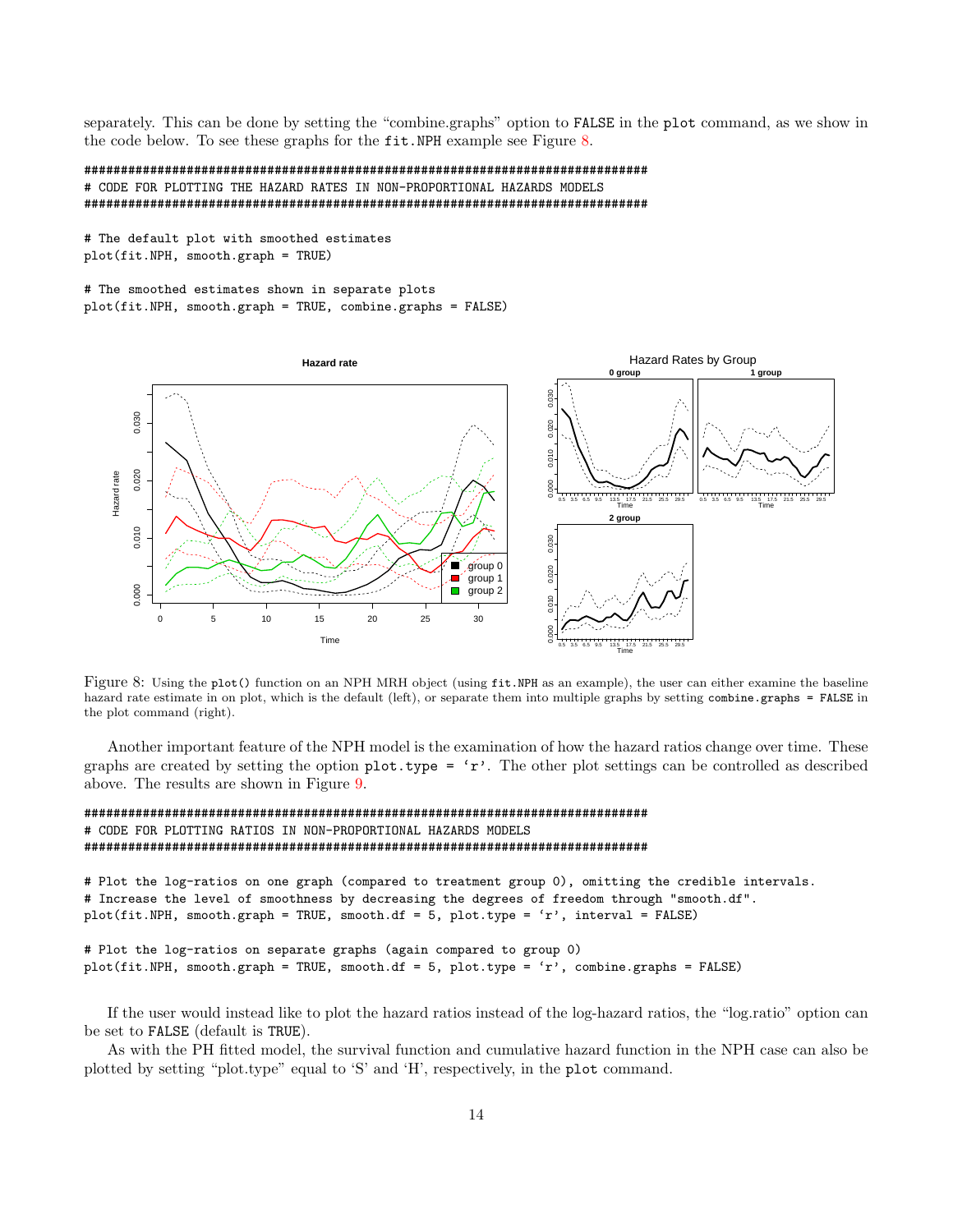

<span id="page-14-1"></span>Figure 9: Using the plot() function on an NPH MRH object, the user can examine the log of the hazard ratios over time by setting plot.type = 'r'. As with the previous NPH graphs, the graphs can be combined into one graph (left, shown without credible intervals), or separated into multiple graphs (right, shown with the default 95% central credible intervals). Both graphs show smoothed posterior median estimates, with the degrees of freedom (to control smoothness) specified via the "smooth.df" option.

#### <span id="page-14-0"></span>5.2 Model summaries

The default summary.MRH() function provides a subset of summaries stored in the fitted MRH object. However, there are two cases when this function is most useful. The first is to examine the credible intervals at a level other than 95% (by setting alpha.level). For example, to examine the hazard increments (labeled as 'd', and defined as the difference in cumulative hazard at the end and the beginning of each time bin), we type:

```
# Default summary function with 95% credible intervals
summary(fit.PH)$d
      dEst dq.025 dq.975
d1 0.01030 0.0085975 0.0132975
...
d32 0.01295 0.0097500 0.0147625
# Summary function with the 99% credible intervals instead
summary(fit.PH, alpha.level = .01)$d
      dEst dq.005 dq.995
d1 0.01030 0.0085195 0.0134595
...
d32 0.01295 0.0096300 0.0147925
```
The second case is when summarizing an MRH object after reading in the MCMC chains text file, as will be described in detail in Section [6\)](#page-16-0).

## 5.3 Cumulative measures

The summary.MRH() function and the MRH object return the hazard increments (labeled as 'd') and the hazard rate for each bin, but not the survival or cumulative hazard functions. However, these can be obtained using the CalcFunction() routine. By default, the CalcFunction() routine returns the hazard rate, the cumulative hazard, and the survival function, with 95% credible intervals bounds included. However, the user can also specify which function is required by setting the "function.type" argument in the CalcFunction() to "h" (hazard rate), "H" (cumulative hazard), or "S" (survival function). The credible interval bounds can be adjusting by changing the "alpha.level" argument:

#############################################################################

# CODE TO CALCULATE THE SURVIVAL AND CUMULATIVE HAZARD FUNCTIONS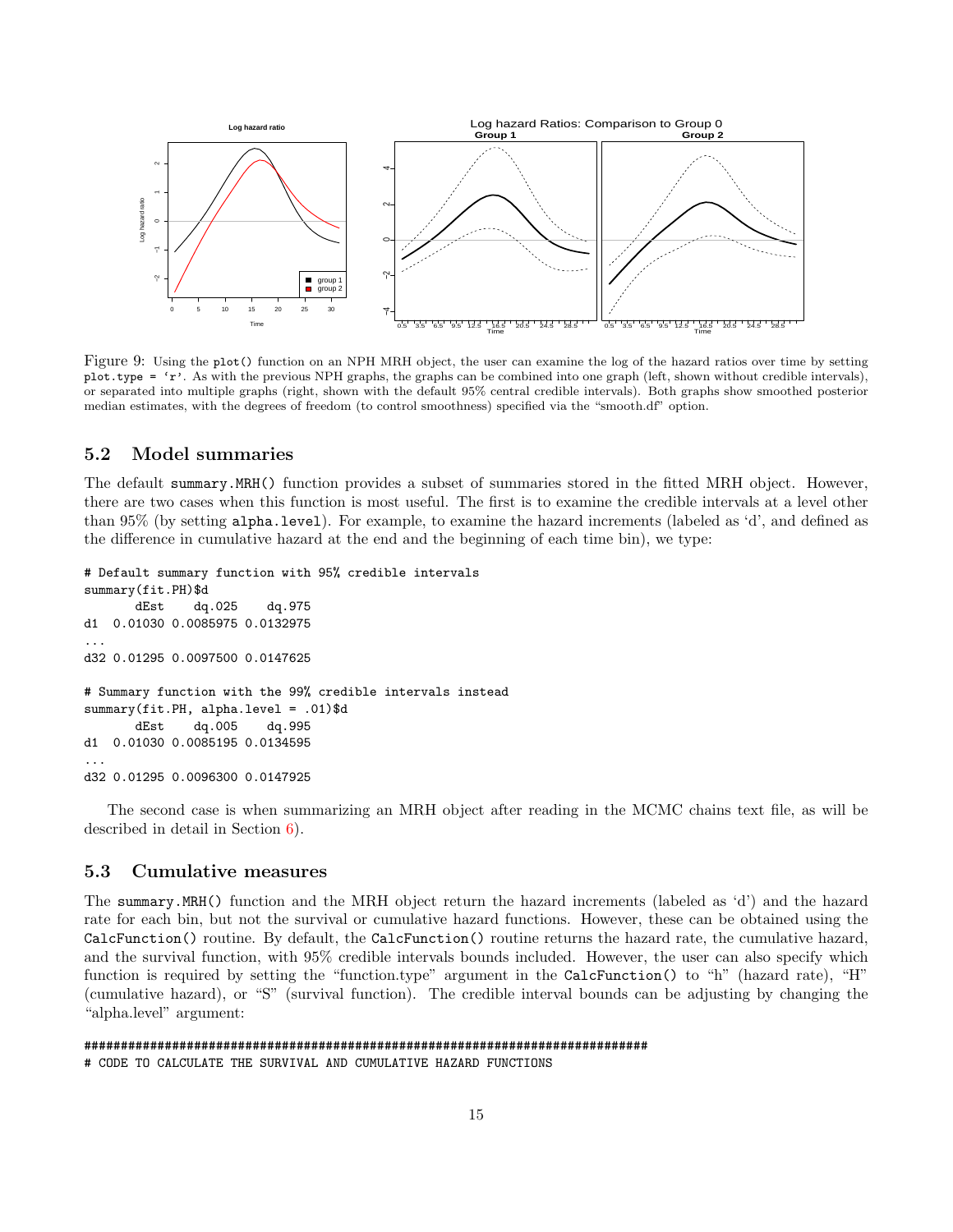| # Default routine                                                                                                                                                     |              |                           |                                                           |                       |                |                |  |  |  |
|-----------------------------------------------------------------------------------------------------------------------------------------------------------------------|--------------|---------------------------|-----------------------------------------------------------|-----------------------|----------------|----------------|--|--|--|
| $nph.functions = CalcFunction(fit.NPH)$                                                                                                                               |              |                           |                                                           |                       |                |                |  |  |  |
| names (nph.functions)                                                                                                                                                 |              |                           |                                                           |                       |                |                |  |  |  |
| [1] "hazrate"                                                                                                                                                         |              | "cumulhaz" "survfunction" |                                                           |                       |                |                |  |  |  |
| # Now, let's only ask for the survival function, and change the credible interval level<br>surv.rate = CalcFunction(fit.NPH, function.type = $'S'$ , alpha.level =.1) |              |                           |                                                           |                       |                |                |  |  |  |
| surv.rate                                                                                                                                                             |              |                           |                                                           |                       |                |                |  |  |  |
| \$survfunction                                                                                                                                                        |              |                           |                                                           |                       |                |                |  |  |  |
|                                                                                                                                                                       |              |                           | S.start.group1 S.bin1.group1 S.bin2.group1 S.bin30.group3 |                       | S.bin31.group3 | S.bin32.group3 |  |  |  |
| q.0.05                                                                                                                                                                |              | 0.9620467                 |                                                           | $0.9456587$ 0.7700274 | 0.7476627      | 0.7298485      |  |  |  |
| q.0.5                                                                                                                                                                 | $\mathbf{1}$ |                           | $0.9699027$ 0.9526894 0.7878205                           |                       | 0.7664554      | 0.7461296      |  |  |  |
| q.0.95                                                                                                                                                                | $\mathbf{1}$ | 0.9777587                 |                                                           | $0.9597201$ 0.8056136 | 0.7852481      | 0.7624107      |  |  |  |

The hazard rate and hazard increments (which in each time bin equal to the hazard rate multiplied by the length of that bin) are vectors of length  $2^M$ . On the other hand, the survival function and the cumulative hazard function are vectors of length  $2^M + 1$ , as at  $t = 0$ , the survival function is equal 1, and the cumulative hazard is equal to 0.

## 5.4 Information Criteria

The Deviance Information Criterion (DIC) [10] is a Bayesian penalized goodness of fit criterion. In the MRH package, the DIC value is approximated by

$$
DIC = 0.5 * var(D) + \bar{D},
$$

where  $D = -2 * log(L)$ , and is calculated at each iteration of the MCMC chain. Lower DIC values indicate a better model fit. In addition to the DIC value, the function returns the Aikaike Information Criterion, calculated as  $AIC = 2k + D$ , and the Bayesian Information Criterion, calculated as  $BIC = k * ln(n) + D$ . In both AIC and BIC, k denotes the total number of parameters in the model. For both the AIC and BIC calculations, the maximum (i.e. "worst") value is returned to the user. In the examples shown in this vignette, these measures are useful for comparing pruned and unpruned models, and proportional hazards and non-proportional hazards models. Below is code for comparing the DIC of the three different pruned proportional hazards MRH models and the non-proportional hazards MRH model:

#### ############################################################################# # CODE FOR CALCULATING THE DIC FOR MODELS #############################################################################

 $DIC(fit.PH, n = 3000)$ 

This command returns the following information:

\$loglik.summ Min. 1st Qu. Median Mean 3rd Qu. Max. 7556 7566 7571 7571 7575 7589 \$ICtable DIC AIC BIC 7604.861 7661.439 7877.668

Similarly, we can ask for all of the information criteria directly:

```
DIC(fit.PH.prune2, n = 3000)$ICtable
      DIC AIC BIC
7578.867 7605.934 7678.011
```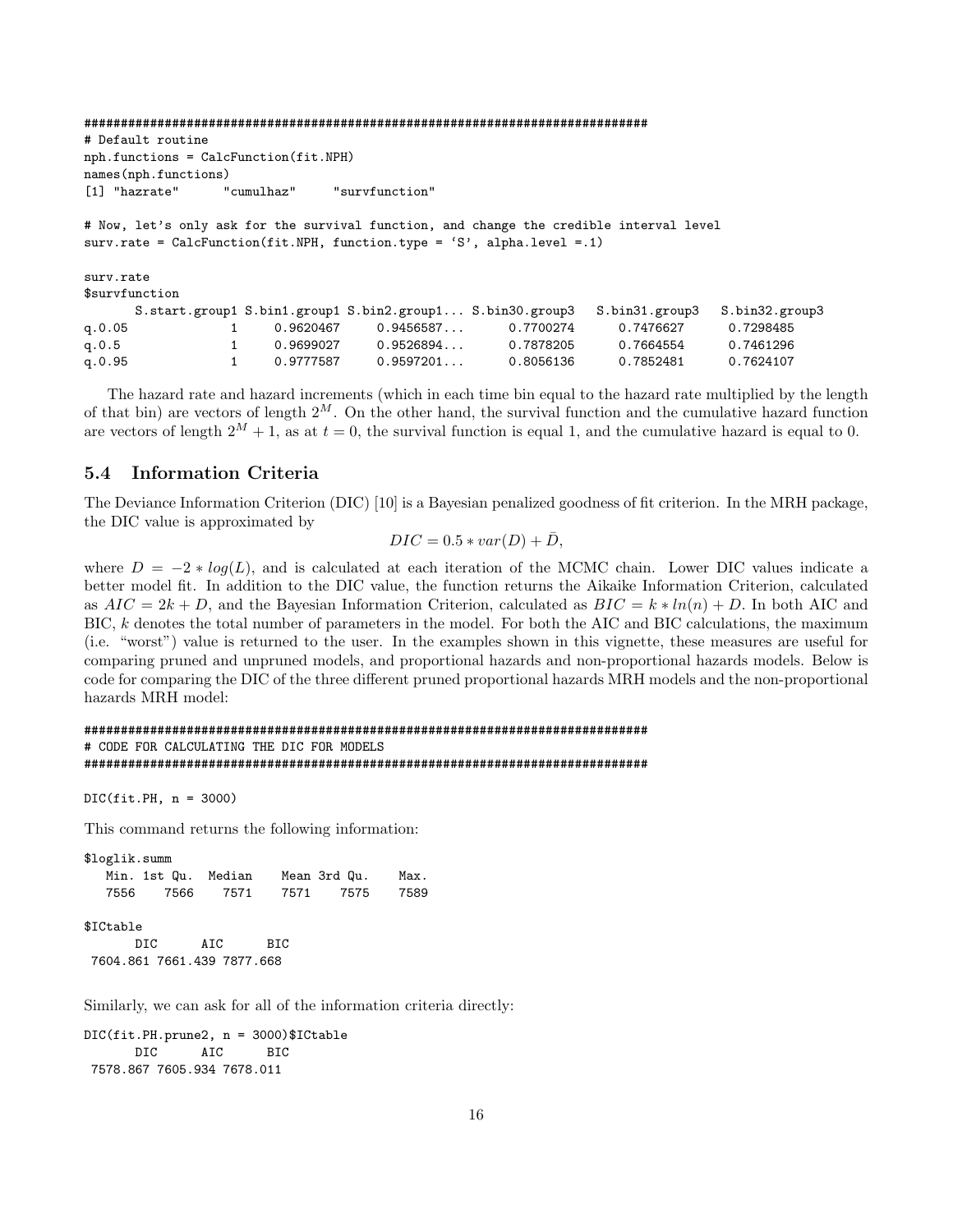```
DIC(fit.PH.pruneall, n = 3000)$ICtable
      DIC AIC BIC
7587.809 7605.183 7665.247
DIC(fit.NPH, n = 3000) $ICtableDIC AIC BIC
7473.852 7633.083 8221.707
```
The DIC function returns the summary of the log likelihood values (i.e  $-2 * log(lik)$ ) based on all kept iterations (after burn-in and thinning), as well as the DIC, AIC, and BIC values. In the above example, we compared the three MRH PH models (non-pruned, fully pruned, and partially pruned) and the MRH NPH model. We can see that among the PH models, the pruned and 2-level pruned models have very similar DIC, AIC, and BIC values, all of which are significantly lower than those of the unpruned PH model. Among all models, the DIC value is the lowest for the NPH model. However, due to the high number of parameters in the NPH model, the AIC and BIC values are higher than those of the PH models.

## <span id="page-16-0"></span>6 Using the MCMC Chains *txt* File

When the estimateMRH() routine is run as a background job in R, the fitted object is not retained. Instead, MCMC chains are directly saved as text files in the results subfolder. For analysis, the MCMC chain text files can be read into R, and converted to an MRH object using the as.MRH function, and then used in the functions mentioned in previous sections.

After the chains are read in and converted to an MRH object, the only difference in the R code is that the maximum study time needs to be entered (using the "maxStudyTime" option) into some functions, as this information is not retained by the chains. Below is the code to read in the chains text file, convert it to an MRH object, and plot the results:

```
#############################################################################
# CODE TO CONVERT THE ''MCMCchains.txt" FILES TO MRH OBJECTS
#############################################################################
# Read in the NPH MCMC chains file
fit.NPH.readin = as.MRH(read.table('MRHresults_NPH/MCMCchains.txt', header = TRUE))
# Summarize the data
nph.summary = summary(fit.NPH.readin)
# Plot the hazards
```
# Note that the maximum study time must be entered or the plot function will not work plot(fit.NPH.readin, maxStudyTime = 32)

# 7 Analyzing Multiple Chains

In MCMC sampling, often the protocol is to run multiple chains started at dispersed initial values, and then use a diagnostic that can examine evidence of stationarity based on each chain separately and combined [8]. In this instance, it is important that the MCMC chains have the same burn-in, thinning value, and number of iterations. In addition, the initial parameter starting values must be sampled from the parameter space. There are two ways that the user can satisfy these requirements using the estimateMRH() routine:

1. Automated: Setting the "GR" option equal to TRUE uses the automated option built in to the routine. When the user specifies "GR" equal to TRUE, the burn-in, maximum number of iterations, and thinning specification will be fixed to the values the user has entered (through the "burnIn", "maxIter", and "thin" options), regardless of the convergence results. The routine will also randomly sample the initial parameter values from the parameter space before starting the MCMC routine.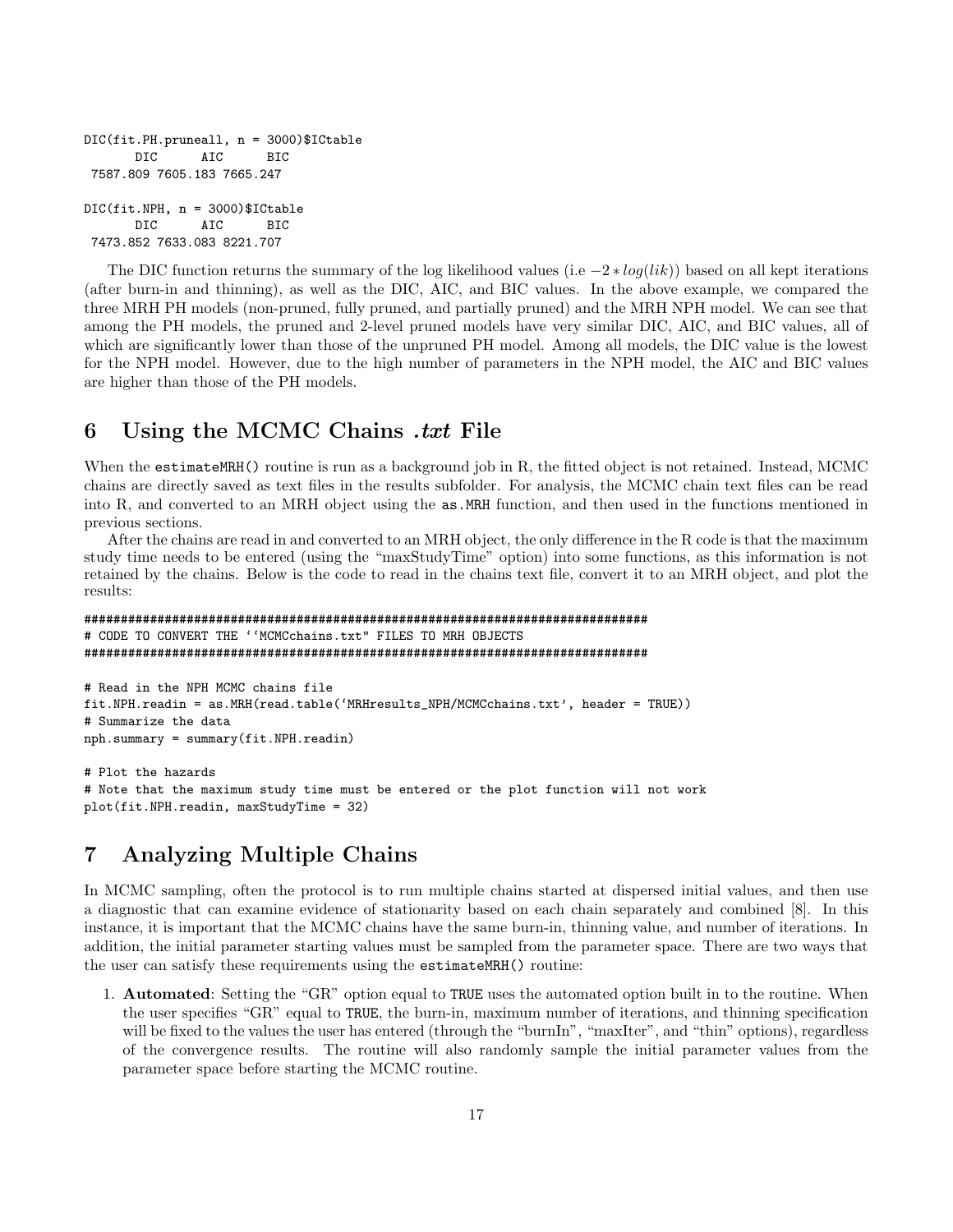2. User Specified: The user can enter specific initial parameter values, and set the "fix.burnIn", "fix.thin", and "fix.max" option equal to TRUE, fixing the burn-in, maximum number of iterations, and thinning values to what has been specified by the user.

For both options, because the chain specifications (burn-in, maximum iterations, thinning value) are fixed, the user should set a maxIter value that is sufficiently large for convergence and analyses.

After multiple MCMC chains have been generated, the AnalyzeMultiple() function can be used. This function provides results for the parameters across all chains, as well as the results of the Gelman-Rubin test. The chains can be entered in to the AnalyzeMultiple() function as either a list of data sets or a vector of text file names:

#### #############################################################################

```
# CODE TO GENERATE 3 FITTED NPH MRH CHAINS AND PERFORM
# THE GELMAN-RUBIN DIAGNOSTIC TEST
#############################################################################
# Generate 3 MCMC chains for the nph model
fit.NPH1 = estimateMRH(Surv(time, delta) ~ age + gender + nph(treatment), data = MRHdata,
  M = 5, outfolder = 'MRHresults_NPH1', maxIter = 10000, GR = TRUE)
fit.NPH2 = estimateMRH(Surv(time, delta) ~ age + gender + nph(treatment), data = MRHdata,
 M = 5, outfolder = 'MRHresults_NPH2', maxIter = 10000, GR = TRUE)
fit.NPH3 = estimateMRH(Surv(time, delta) ~ age + gender + nph(treatment), data = MRHdata,
 M = 5, outfolder = 'MRHresults_NPH3', maxIter = 10000, GR = TRUE)
# The initial parameter values are different for each model, as can be checked via:
fit.NPH1$initialValues
$RmpInit
  Rmp1.0_0 Rmp2.0_0 Rmp2.1_0 ...
1 0.1514812 0.5474218 0.3064106 ...
$betaInit
       age gender
1 0.4719683 -0.386627
...
fit.NPH2$initialValues
$RmpInit
    Rmp1.0_0 Rmp2.0_0 Rmp2.1_0 ...
1 0.02670795 0.3374994 0.9914935 ...
$betaInit
       age gender
1 0.4574888 0.01403423
...
# Get the median estimates and 95% credible intervals for each parameter in the model,
# as well as the Gelman-Rubin test statistic.
results = AnalyzeMultiple(datalist =
 list(read.table('MRHresults_NPH1/MCMCchains.txt', header = TRUE),
 read.table('MRHresults_NPH2/MCMCchains.txt', header = TRUE),
 read.table('MRHresults_NPH3/MCMCchains.txt', header = TRUE)), maxStudyTime = 32)
# An alternative method for entering the chains, using the file names
# instead of a list containing the data sets (gives the same answer)
results = AnalyzeMultiple(fileNames = c('MRHresults_NPH1/MCMCchains.txt',
  'MRHresults_NPH2/MCMCchains.txt', 'MRHresults_NPH3/MCMCchains.txt'), maxStudyTime = 32)
```
names(results)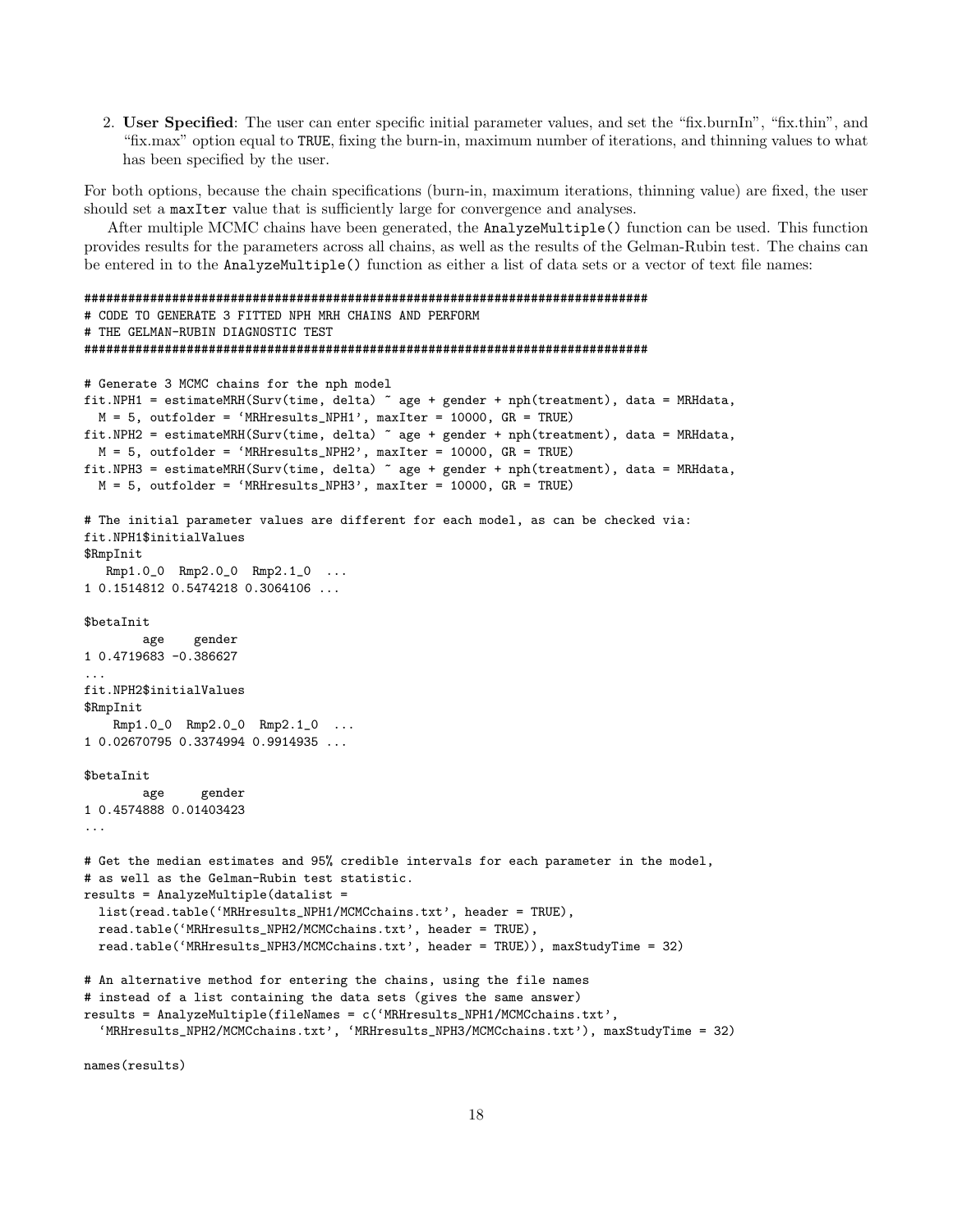| $[1]$ "d"             | "H"                    | "Rmp" | "beta" | "hazardrate" | "gelman.rubin" |
|-----------------------|------------------------|-------|--------|--------------|----------------|
| results\$gelman.rubin |                        |       |        |              |                |
|                       | Scale Reduction Factor |       |        |              |                |
| beta.age              |                        | 1.00  |        |              |                |
| beta.gender           |                        | 1.00  |        |              |                |
| $HOO_0$               |                        | 1.00  |        |              |                |
| $HOO_1$               |                        | 1.00  |        |              |                |
| $H00_2$               |                        | 1.01  |        |              |                |
| $Rmp1.0_0$            |                        | 1.00  |        |              |                |
| $Rmp2.0_0$            |                        | 1.00  |        |              |                |
| $\cdots$              |                        |       |        |              |                |
| Rmp5.15_2             |                        | 1.00  |        |              |                |
|                       |                        |       |        |              |                |

For  $R_{m,p}$  parameters that are pruned, the GR scale reduction factor is not calculated. A scale reduction factor that is "far" from 1 may mean that more iterations are needed, or the chain should be thinned by a larger value.

# 8 Summary

The MRH package offers flexible and computationally efficient set of Bayesian statistical tools for modeling survival data. While useful in a variety of settings, the package is particularly well designed for analyzing long-term survival outcomes, and provides estimates of the hazard rate and covariate effects under the proportional and non-proportional hazards assumptions. The flexible nature of this Bayesian model in conjunction with the pruning method also accommodate periods of time with sparsely observed failures.

# Acknowledgements

The authors would like to acknowledge National Institute of Health grants R21 DA027624-01 and the National Science Foundation grants NSF-DEB 1316334 and NSF-GEO 1211668 that partially supported Dr. Dukic and Dr. Hagar. This work was done while Dr. Hagar was a postdoctoral researcher in the Department of Applied Mathematics at the University of Colorado at Boulder. The project utilized the Janus supercomputer, which is supported by the National Science Foundation (award number CNS-0821794) and the University of Colorado at Boulder. The Janus supercomputer is a joint effort of the University of Colorado at Boulder, the University of Colorado - Denver, and the National Center for Atmospheric Research (NCAR). Janus is operated by the University of Colorado at Boulder.

We are grateful to Steve Scott for providing advice on building an R packages. In addition, we thank the REACCTING team (<www.reaccting.com>) for helpful input on specific package needs for the MRH library.

# References

- [1] P. Bouman, J. Dignam, V. Dukic, and X.L. Meng. A multiresolution hazard model for multi-center survival studies: Application to Tamoxifen treatment in early stage breast cancer. Journal of the American Statistical Association, 102:1145–1157, 2007.
- [2] P. Bouman, V. Dukic, and X.L. Meng. Bayesian multiresolution hazard model with application to an AIDS reporting delay study. Statistica Sinica, 15:325–357, 2005.
- [3] Y. Chen, Y. Hagar, J. Dignam, and V. Dukic. Pruned Multiresolution Hazard (PMRH) models for time-to-event data. Bayesian Analysis, In Review.
- [4] M.K. Cowless and B.P. Carlin. Markov Chain Monte Carlo convergence diagnostics: a comparative review. Journal of the American Statistical Association, 91:883–904, 1996.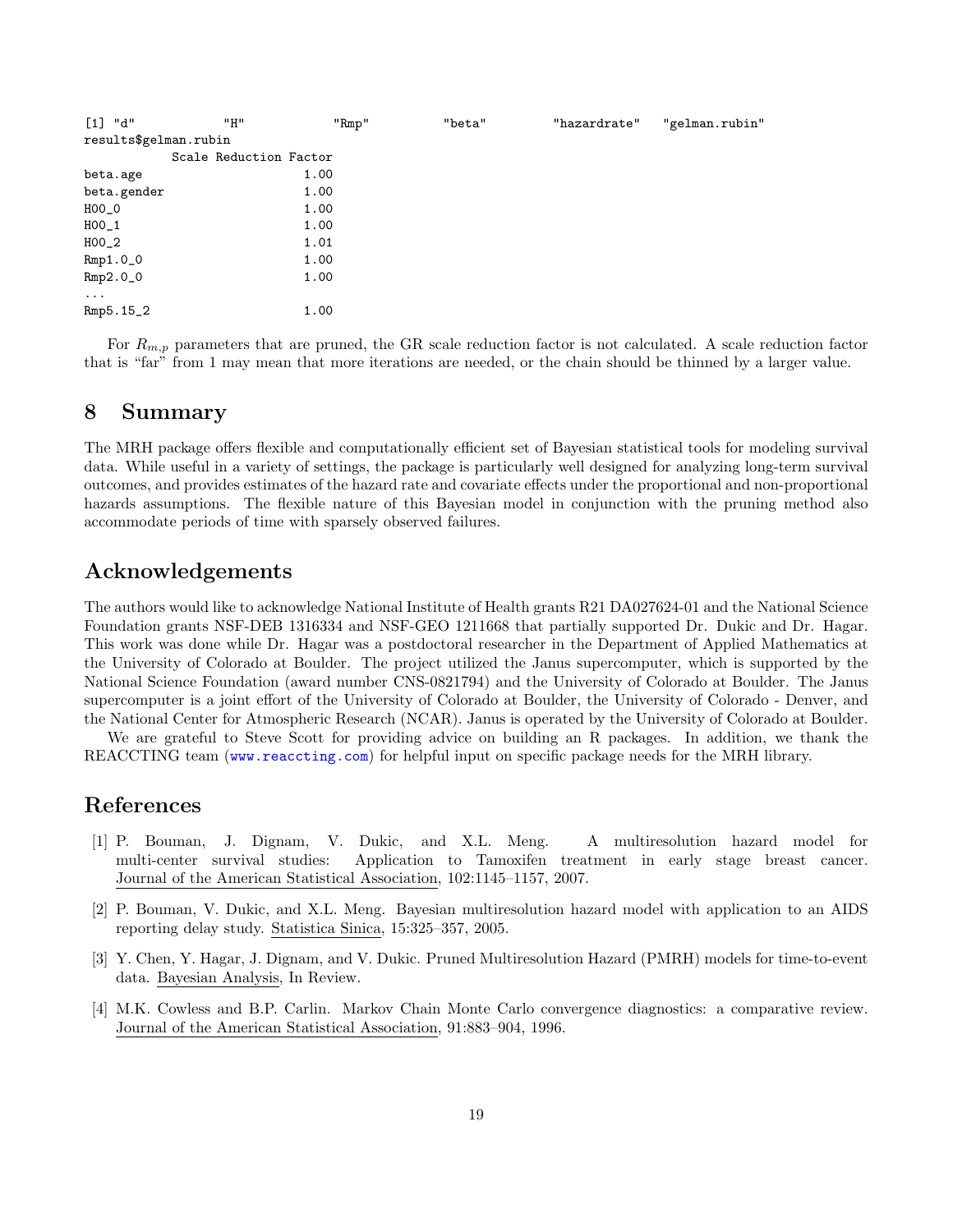- [5] J. Dignam, V. Dukic, S. Anderson, E. Mamounas, D. Wickerham, and N. Wolmark. Hazard of recurrence and adjuvant treatment effects over time in lymph node-negative breast cancer. Breast Cancer Research and Treatment, 116:595–602, 2009.
- [6] V. Dukic and J. Dignam. Bayesian hierarchical multiresolution hazard model for the study of time-dependent failure patterns in early stage breast cancer. Bayesian Analysis, 2:591–610, 2007.
- [7] A. Gelman, J.B. Carlin, H.S. Stern, D.B. Dunson, A. Vehtari, and D.B. Rubin. Bayesian Data Analysis. CRC Press, Taylor and Francis Group, Boca Raton, FL, USA, 2014.
- [8] A. Gelman and D.B. Rubin. Inference from iterative simulation using multiple sequences. Statistical Science, 7:457–511, 1992.
- [9] Y. Hagar, D. Albers, R. Pivavarov, H. Chase, V. Dukic, and N. Elhadad. Survival analysis with Electronic Health Record data: Experiments with Chronic Kidney Disease. Statistical Analysis and Data Mining, to appear.
- [10] D.J. Spiegelhalter, N. Best, B.P. Carlin, and A. van der Linde. Bayesian measures of model complexity and fit (with discussion). Journal of the Royal Statistical Society - Series B, 64:583–616, 2002.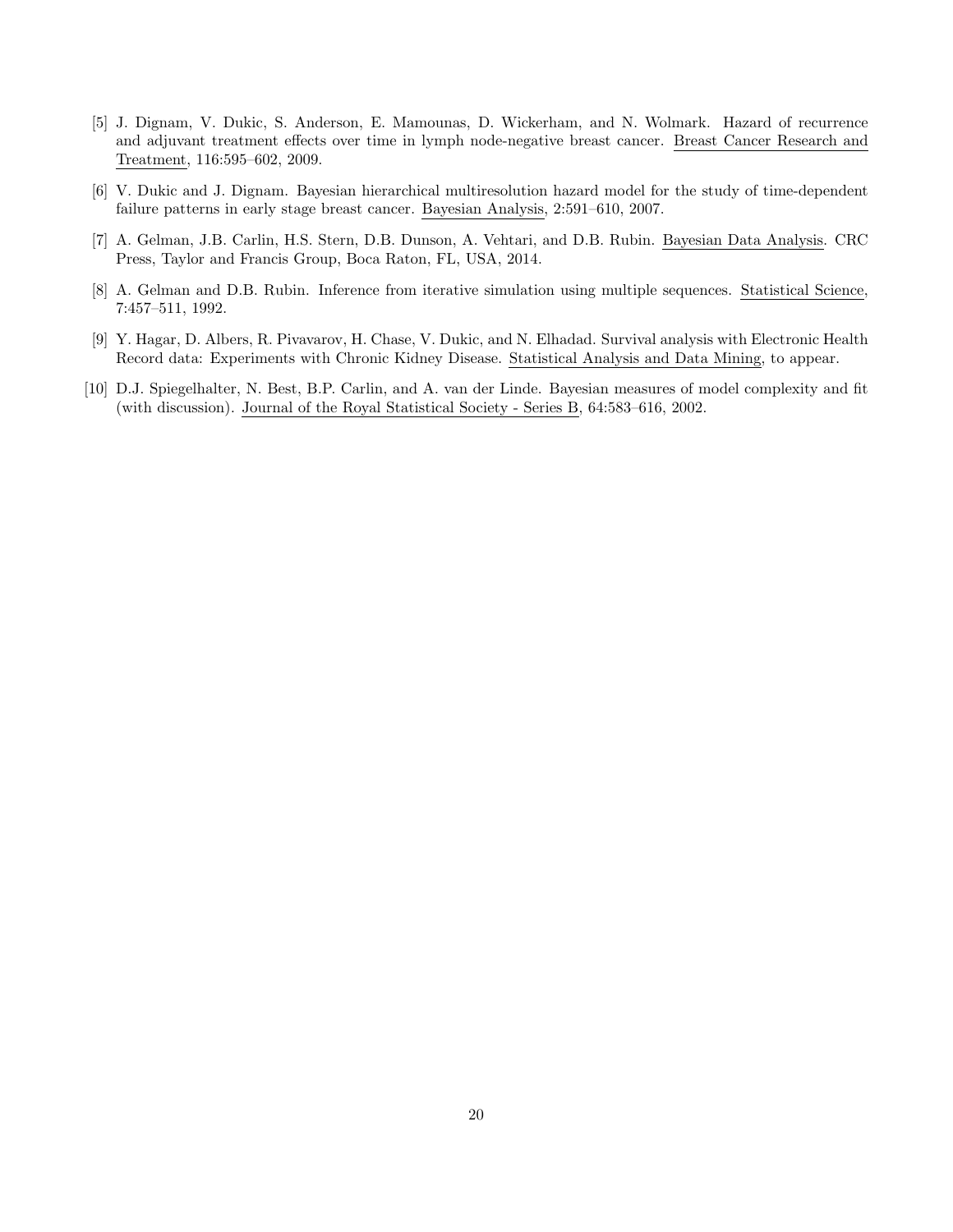# Appendix A: Technical Notes

# Package Dependencies

The MRH package depends on (and imports) other R packages. While almost all of the MRH package depends on custom-made functions designed specifically for our objectives, the packages listed are used for the following purposes:

- coda: The coda package provides output analysis and diagnostics for MCMC chains. The MRH package uses autocorr.diag() function from this package to assess the autocorrelation within the chains. [http:](http://cran.r-project.org/web/packages/coda/index.html) [//cran.r-project.org/web/packages/coda/index.html](http://cran.r-project.org/web/packages/coda/index.html)
- HI: The HI package contains an arms() function that is used to perform Adaptive Rejection Metropolis Sampling (ARMS), and has been adapted for the MRH package and used in the MCMC sampling routine. <http://cran.r-project.org/web/packages/HI/index.html>
- KMsurv: The "tongue" data set available in KMsurv is used in the examples provided in the MRH help files for the non-proportional hazards models. <http://cran.r-project.org/web/packages/KMsurv/index.html>
- survival: Multiple components from the survival package are used in the MRH package. These include the survival formula format and Cox proportional hazards model estimates (used to obtain initial covariate parameter values). <http://cran.r-project.org/web/packages/survival/index.html>.

Because the MRH package relies on these packages, if the user does not already have them on their machine, they should be installed by setting "dependencies = TRUE" during the installation process.

## More information

More information on the MRH package can be found at

<http://amath.colorado.edu/faculty/vdukic/software/MRH.html>.

Any questions, comments, or additional thoughts can be sent to Vanja Dukic at [vanja.dukic@colorado.edu](mailto:vanja.dukic@colorado.edu) or Yolanda Hagar at [yolanda.hagar@colorado.edu.](mailto:yolanda.hagar@colorado.edu) We are constantly striving to improve the MRH package and appreciate any feedback on your experiences using our software extension.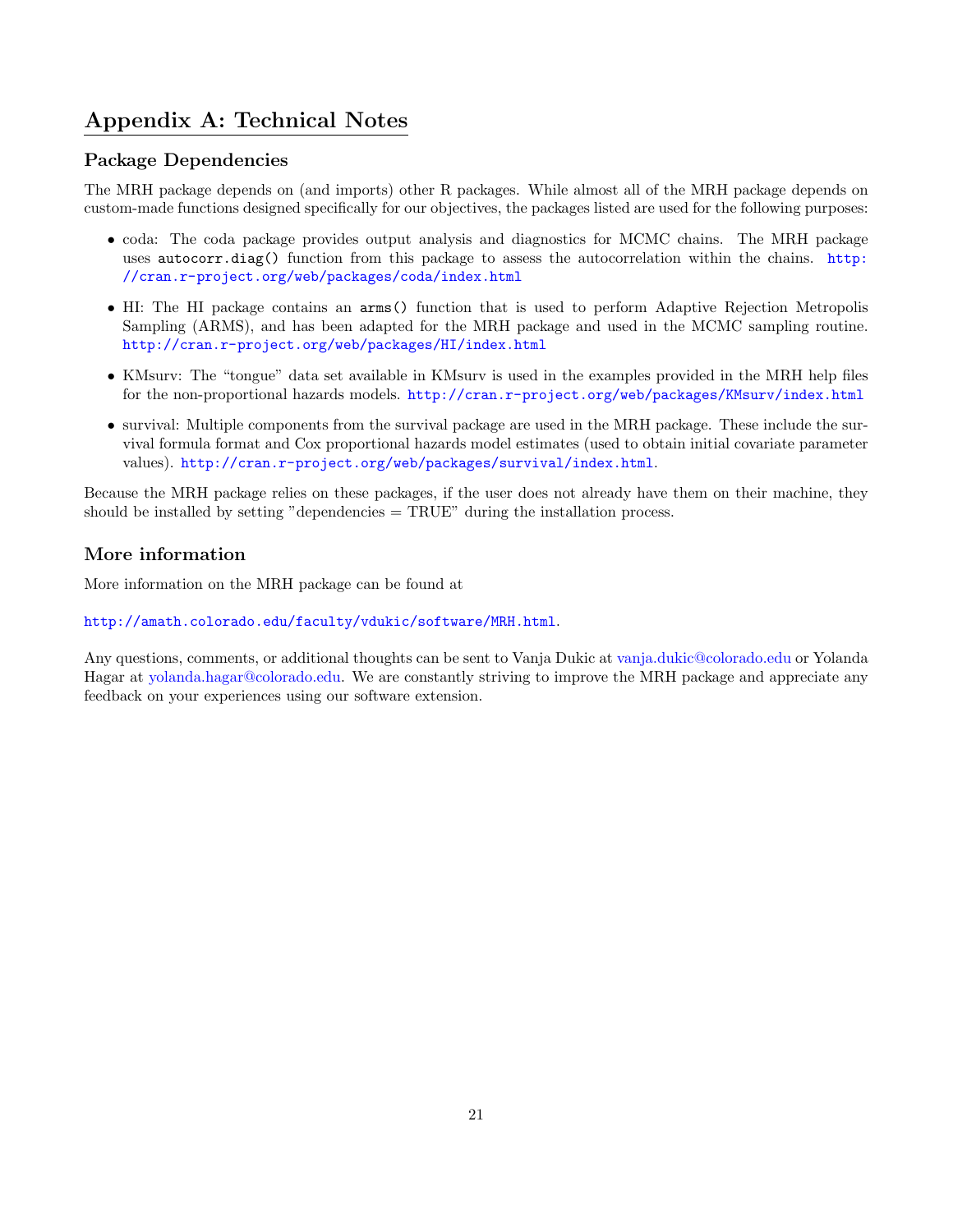## Appendix B: Code from vignette

The code contained in this section is the consolidated code from the vignette.

```
# Read in the data set:
data(MRHdata)
MRHdata[1:5,]
#############################################################################
# CODE TO EXAMINE THE BIN LENGTH WITH DIFFERENT M VALUES
#############################################################################
#
# Find the bin widths for values of M ranging from 2 to 10. Specify the time unit as weeks
# by setting "time.unit" equal to 'w'. Other options are seconds (s), minutes (min), hours (h),
# days (d), weeks (w), months (mon), and years (y).
data(MRHdata)
FindBinWidth(MRHdata$time, MRHdata$delta, 'w')
# Re-examine the bin widths with a maximum study time equal to 32
FindBinWidth(MRHdata$time, MRHdata$delta, 'w', maxStudyTime = 32)
# Adjust the data so that the maximum study time is equal to 32
MRHdata$delta[MRHdata$time > 32] = 0
# This command changes little in the current dataset.
# Note that it can have important consequences in other datasets.
MRHdata$time[MRHdata$time > 32] = 32
###### CODE FOR FITTING THE MRH PROPORTIONAL HAZARDS MODEL ######
data(MRHdata)
fit.PH = estimateMRH(Surv(time, delta) ~ age + gender + as.factor(treatment), data = MRHdata,
M = 5, outfolder = 'MRHresultsPH', maxIter = 5000)
###### CODE FOR FITTING THE MRH NON-PROPORTIONAL HAZARDS MODEL ######
fit.NPH = estimateMRH(Surv(time, delta) \tilde{ } age + gender + nph(treatment), data = MRHdata,
M = 5, outfolder = 'MRHresults_NPH', maxIter = 5000)
#############################################################################
# CODE FOR FITTING THE PRUNED MODELS
#############################################################################
# Fit the MRH PH model, pruning all levels
#(only requires the "prune" option to be set equal to TRUE)
fit.PH.pruneall = estimateMRH(Surv(time, delta) ~ age + gender + as.factor(treatment),
data = MRHdata, M = 5, outfolder = 'MRHresults_PH_pruneall', maxIter = 5000,
prune = TRUE)
# Fit the MRH PH model, pruning only the bottom two levels
# (set "prune" equal to TRUE, and set "prune.levels" equal to 2)
fit.PH.prune2 = estimateMRH(Surv(time, delta) ~ age + gender + as.factor(treatment),
data = MRHdata, M = 5, outfolder = 'MRHresults_PH_prune2', maxIter = 5000,
prune = TRUE, prune.levels = 2)
# Information available in the MRH fitted object
```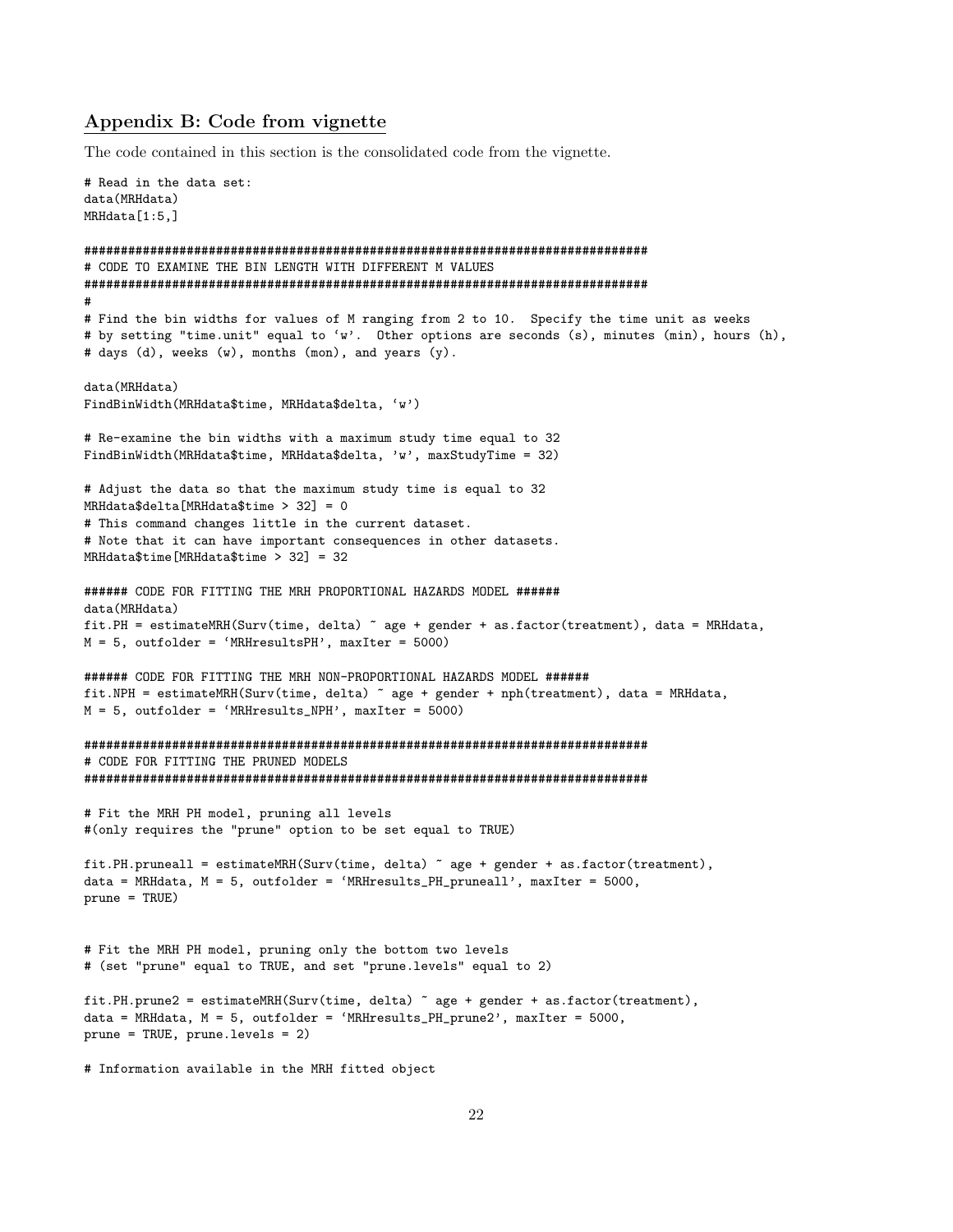```
names(fit.PH)
fit.PH$hazardRate
```

```
fit.NPH = estimateMRH(Surv(time, delta) \tilde{ } age + gender + nph(treatment), data = MRHdata,
M = 4, outfolder = 'MRHresults_NPH', maxIter = 1000)
#############################################################################
# CODE FOR ADJUSTING AND SAMPLING K IN THE 2-LEVEL PRUNED MODELS
#############################################################################
# Set fixed value of k equal to 0.2
fit.keq.2 = estimateMRH(Surv(time, delta) ~ age + gender + as.factor(treatment),
data = MRHdata, M = 5, outfolder = 'MRHresults_keqpoint2', maxIter = 1000,
prune = TRUE, prune.levels = 2, k.fixed = 0.2)
# Set fixed value of k equal to 0.2
fit.keq1 = estimateMRH(Surv(time, delta) ~ age + gender + as.factor(treatment),
data = MRHdata, M = 5, outfolder = 'MRHresults_keq1', maxIter = 1000,
prune = TRUE, prune.levels = 2, k.fixed = 1)
# Sample k
fit.ksample = estimateMRH(Surv(time, delta) ~ age + gender + as.factor(treatment),
                            data = MRHdata, M = 5, outfolder = 'MRHresults_ksample', maxIter = 1000,
                            prune = TRUE, prune.levels = 2, k.fixed = FALSE)
#### Same as above, but on a small subset of 300 subjects
subset = c(sample(1:500, size = 50), sample(1:500+500, size = 50),sample(1:500+1000, size = 50), sample(1:500+1500, size = 50),
sample(1:500+2000, size = 50), sample(1:500+2500, size = 50)# Set fixed value of k equal to 0.2
fit.keq.2_subset = estimateMRH(Surv(time, delta) ~ age + gender + as.factor(treatment),
data = MRHdata[subset,], M = 5, outfolder = 'MRHresults_keqpoint2_subset', maxIter = 1000,
prune = TRUE, prune.levels = 2, k.fixed = 0.2)
fit.keq.5_subset = estimateMRH(Surv(time, delta) ~ age + gender + as.factor(treatment),
data = MRHdata[subset,], M = 5, outfolder = 'MRHresults_keqpoint5_subset', maxIter = 1000,
prune = TRUE, prune.levels = 2)
fit.keq1_subset = estimateMRH(Surv(time, delta) ~ age + gender + as.factor(treatment),
data = MRHdata[subset,], M = 5, outfolder = 'MRHresults_keq1_subset', maxIter = 1000,
prune = TRUE, prune.levels = 2, k.fixed = 1)
fit.ksample_subset = estimateMRH(Surv(time, delta) ~ age + gender + as.factor(treatment),
data = MRHdata[subset,], M = 5, outfolder = 'MRHresults_ksample_subset', maxIter = 1000,
prune = TRUE, prune.levels = 2, k.fixed = FALSE)
#############################################################################
# CODE FOR ADJUSTING AND SAMPLING GAMMA IN THE PH and NPH MODELS
#############################################################################
# Set fixed value of gamma equal to 0.75 in PH model. Gamma is a vector with 2^M-1 bins.
fit.PH.gamma.75 = estimateMRH(Surv(time, delta) ~ age + gender + as.factor(treatment),
data = MRHdata, M = 5, outfolder = 'MRHresults_PH_gamma.75', maxIter = 1000,
gamma.fixed = rep(.75, 2^5-1))# Set fixed value of gamma equal to 0.75 in NPH model.
# Gamma can either be entered as a vector with 2^M-1 bins, or a matrix with 2^M-1
# rows and 3 (the number of strata in the NPH treatment variable)
```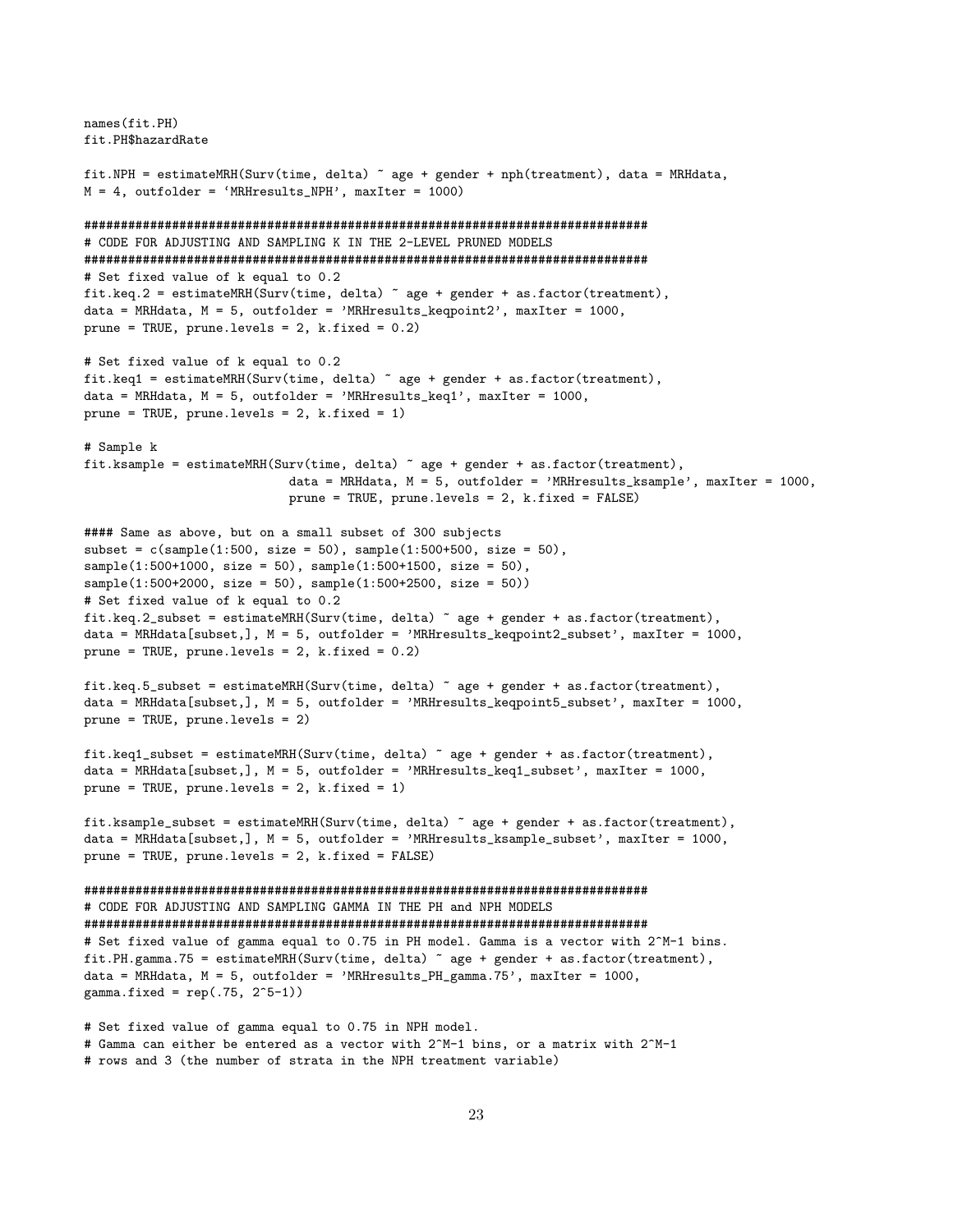```
fit.NPH.gamma.75 = estimateMRH(Surv(time, delta) \tilde{ } age + gender + nph(treatment),
data = MRHdata, M = 4, outfolder = 'MRHresults_NPH_gamma.75', maxIter = 1000,
gamma.fixed = rep(.75, 2^4-1))# This will do the same thing as the code above. It's only necessary if the
# different treatment groups need different values for fixed gammas.
fit.NPH.gamma.75 = estimateMRH(Surv(time, delta) \tilde{ } age + gender + nph(treatment),
data = MRHdata, M = 4, outfolder = 'MRHresults_NPH_gamma.75', maxIter = 1000,
gamma.fixed = matrix(.75, nrow = 2^4-1, ncol = 3))
# Set fixed values in first half of the study to 0.75,
# and in the second half of the study to 0.5
fit.NPH.gamma.mixed = estimateMRH(Surv(time, delta) ~ age + gender + nph(treatment),
data = MRHdata, M = 4, outfolder = 'MRHresults_NPH_gamma.mixed', maxIter = 1000,
gamma.fixed = c(rep(0.75, 8), rep(0.5, 7)))# Sample the gamma values (estimate based on the observed data) for the PH model
fit.PH.gamma.sampled = estimateMRH(Surv(time, delta) ~ age + gender + as.factor(treatment),
data = MRHdata, M = 4, outfolder = 'MRHresults_PH_gamma.sampled', maxIter = 1000,
gamma.fixed = FALSE)
#############################################################################
# CODE FOR PLOTTING THE FITTED MRH MODELS
#############################################################################
# Check the plot.MRH help page to see all available graphing options
?plot.MRH
# Plot the hazard rate, the cumulative hazard, and the survival function side-by-side
par(mfrow = c(1,3))plot(fit.PH, main = 'Hazard Rate', alpha.level = 0.01)
plot(fit.PH, main = 'Cumulative Hazard', plot.type = 'H', alpha.level = 0.01)
plot(fit.PH, main = 'Survival Rate', plot.type = 'S', alpha.level = 0.01)
#############################################################################
# CODE FOR PLOTTING THE HAZARD RATES IN NON-PROPORTIONAL HAZARDS MODELS
#############################################################################
# The default plot with smoothed estimates
plot(fit.NPH, smooth.graph = TRUE)
# The new plot, with smoothed estimates in separate graphs
plot(fit.NPH, smooth.graph = TRUE, combine.graphs = FALSE)
#############################################################################
# CODE FOR PLOTTING RATIOS IN NON-PROPORTIONAL HAZARDS MODELS
#############################################################################
# Plot the log-ratios on one graph (compared to treatment group 0), omitting the credible intervals.
# Increase the level of smoothness by decreasing the degrees of freedom through "smooth.df".
plot(fit.NPH, smooth.graph = TRUE, smooth.df = 5, plot.type = 'r', interval = FALSE)
# Plot the log-ratios on separate graphs (again compared to group 0)
plot(fit.NPH, smooth.graph = TRUE, smooth.df = 5, plot.type = 'r', combine.graphs = FALSE)
# Default summary function with 95% credible intervals
summary(fit.PH)$d
# Examine the 99% credible intervals instead
summary(fit.PH, alpha.level = .01)$d
```
#### #############################################################################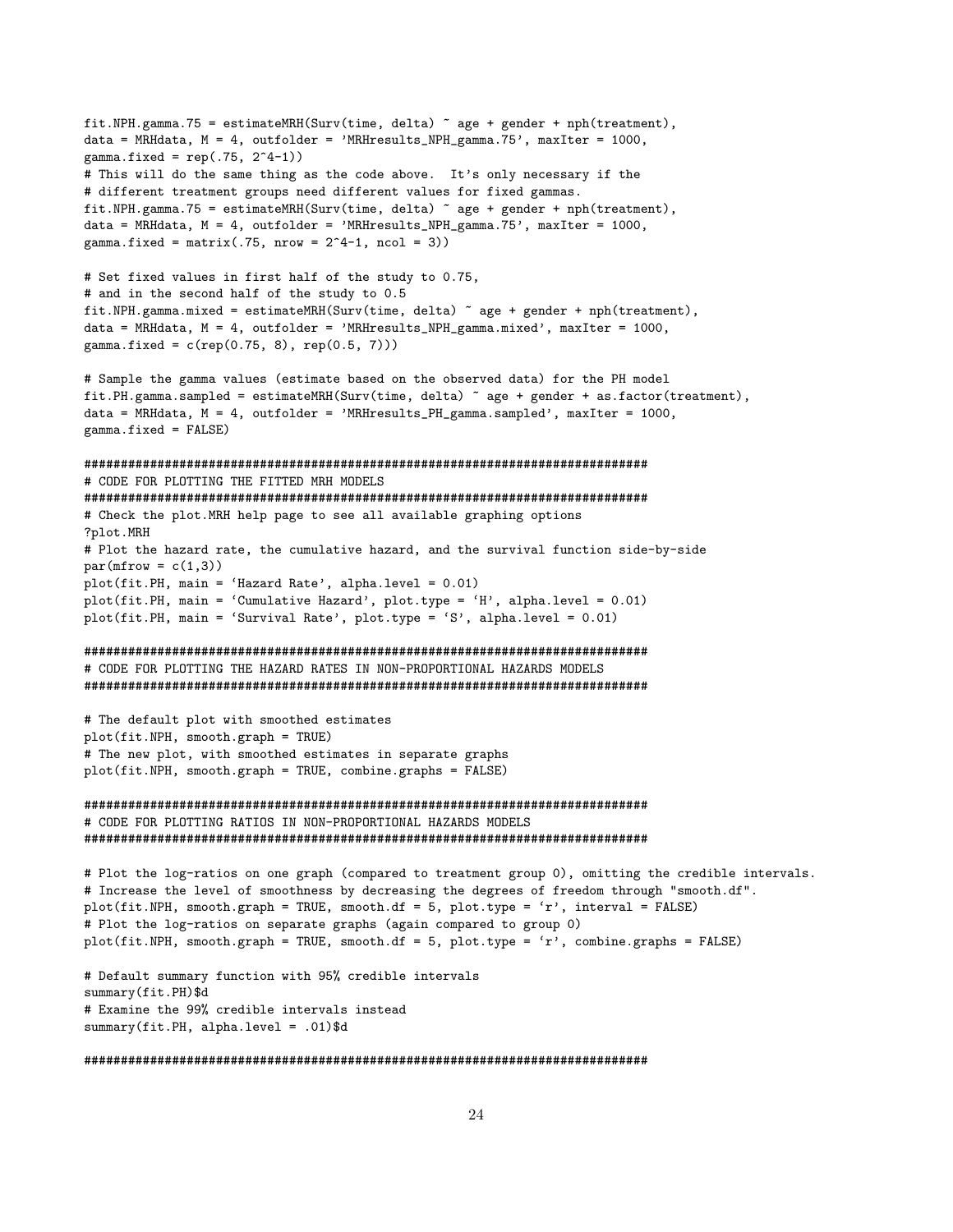# CODE TO CALCULATE THE SURVIVAL AND CUMULATIVE HAZARD FUNCTIONS ############################################################################# # Default routine nph.functions = CalcFunction(fit.NPH) names(nph.functions) surv.rate = CalcFunction(fit.NPH, function.type = 'S', alpha.level =.1) surv.rate ############################################################################# # CODE FOR CALCULATING THE DIC FOR MODELS #############################################################################  $DIC(fit.PH, n = 3000)$  $DIC(fit.PH.prune2, n = 3000) $ICtable$  $DIC(fit.NPH, n = 3000) $ICtable$ ############################################################################# # CODE TO CONVERT THE ''MCMCchains.txt" FILES TO MRH OBJECTS ############################################################################# # Read in the NPH MCMC chains file fit.NPH.readin = as.MRH(read.table('MRHresults\_NPH/MCMCchains.txt', header = TRUE)) # Summarize the data nph.summary = summary(fit.NPH.readin) # Plot the hazards # Note that the maximum study time must be entered or the plot function will not work plot(fit.NPH.readin) plot(fit.NPH.readin, maxStudyTime = 32) ############################################################################# # CODE TO GENERATE 3 FITTED MRH CHAINS AND PERFORM # THE GELMAN-RUBIN DIAGNOSTIC TEST ############################################################################# # Generate 3 MCMC chains for the nph model fit.NPH1 = estimateMRH(Surv(time, delta) ~ age + gender + nph(treatment), data = MRHdata,  $M = 5$ , outfolder = 'MRHresults\_NPH1', maxIter = 10000, GR = TRUE) fit.NPH2 = estimateMRH(Surv(time, delta) ~ age + gender + nph(treatment), data = MRHdata,  $M = 5$ , outfolder = 'MRHresults\_NPH2', maxIter = 10000, GR = TRUE) fit.NPH3 = estimateMRH(Surv(time, delta) ~ age + gender + nph(treatment), data = MRHdata,  $M = 5$ , outfolder = 'MRHresults\_NPH3', maxIter = 10000, GR = TRUE) # The initialized parameter values are different for each model fit.NPH1\$initialValues fit.NPH2\$initialValues # Get the median estimates and 95% credible intervals for each parameter in the model, # as well as the Gelman-Rubin test statistic. results = AnalyzeMultiple(datalist = list(read.table('MRHresults\_NPH1/MCMCchains.txt', header = TRUE), read.table('MRHresults\_NPH2/MCMCchains.txt', header = TRUE), read.table('MRHresults\_NPH3/MCMCchains.txt', header = TRUE)), maxStudyTime = 32) # An alternative method for entering the data sets, using the file names # instead of a list containing the data sets (gives the same answer)